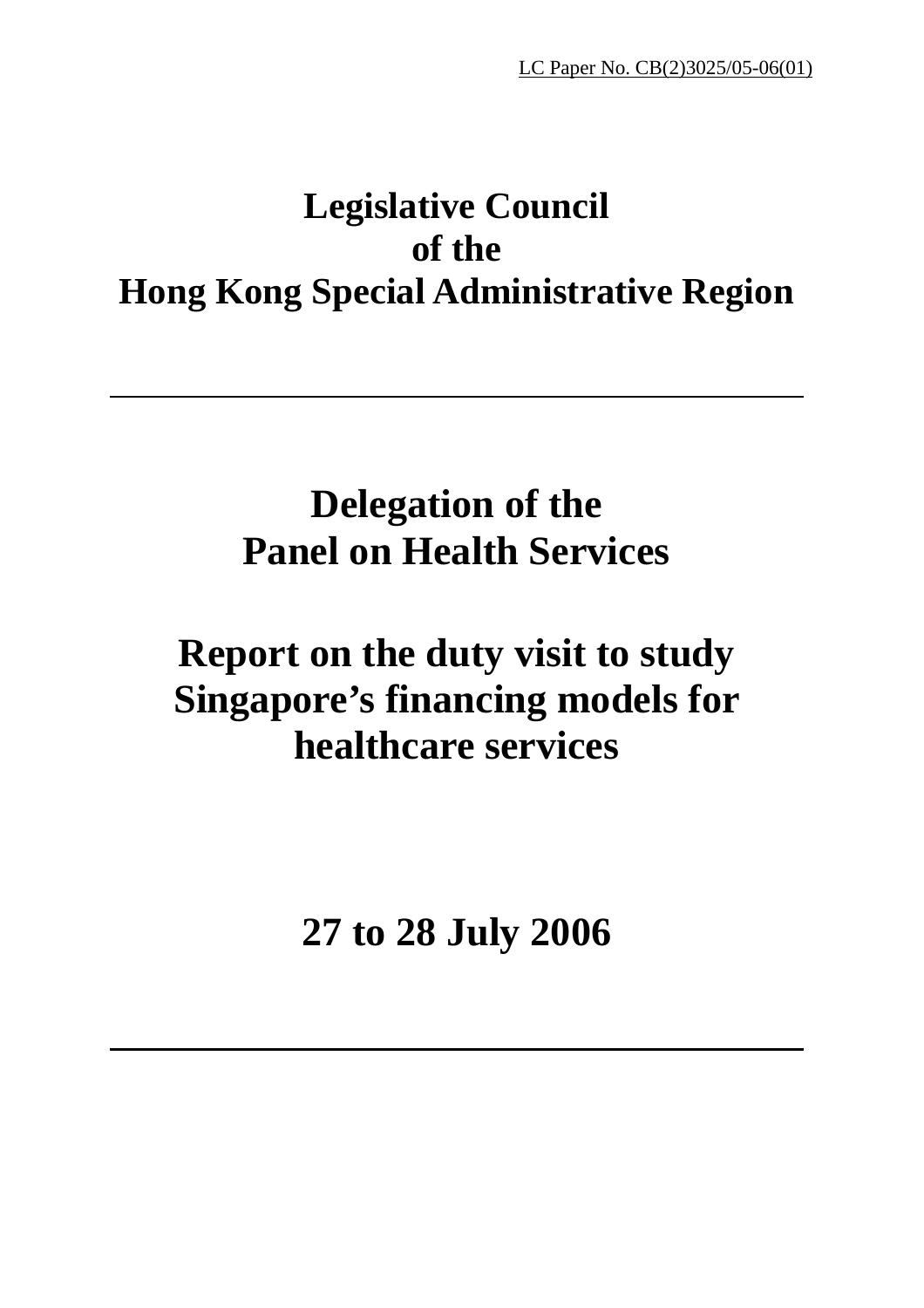# **TABLE OF CONTENTS**

| <b>Chapter</b> |                                           | Page      |
|----------------|-------------------------------------------|-----------|
| $\mathbf{1}$   | Introduction                              | $1 - 2$   |
| 2              | Overview of Singapore's healthcare system | $3 - 5$   |
| 3              | Singapore's healthcare financing system   | $6 - 13$  |
| $\overline{4}$ | Public and private hospitals              | $14 - 15$ |
| 5              | Observations                              | $16 - 19$ |

# **Appendix**

| $\mathbf{L}$ | Programme of the visit                                                               |
|--------------|--------------------------------------------------------------------------------------|
| H            | List of the Government officials and representatives with<br>whom the delegation met |
| Ш            | Reference materials obtained during the visit                                        |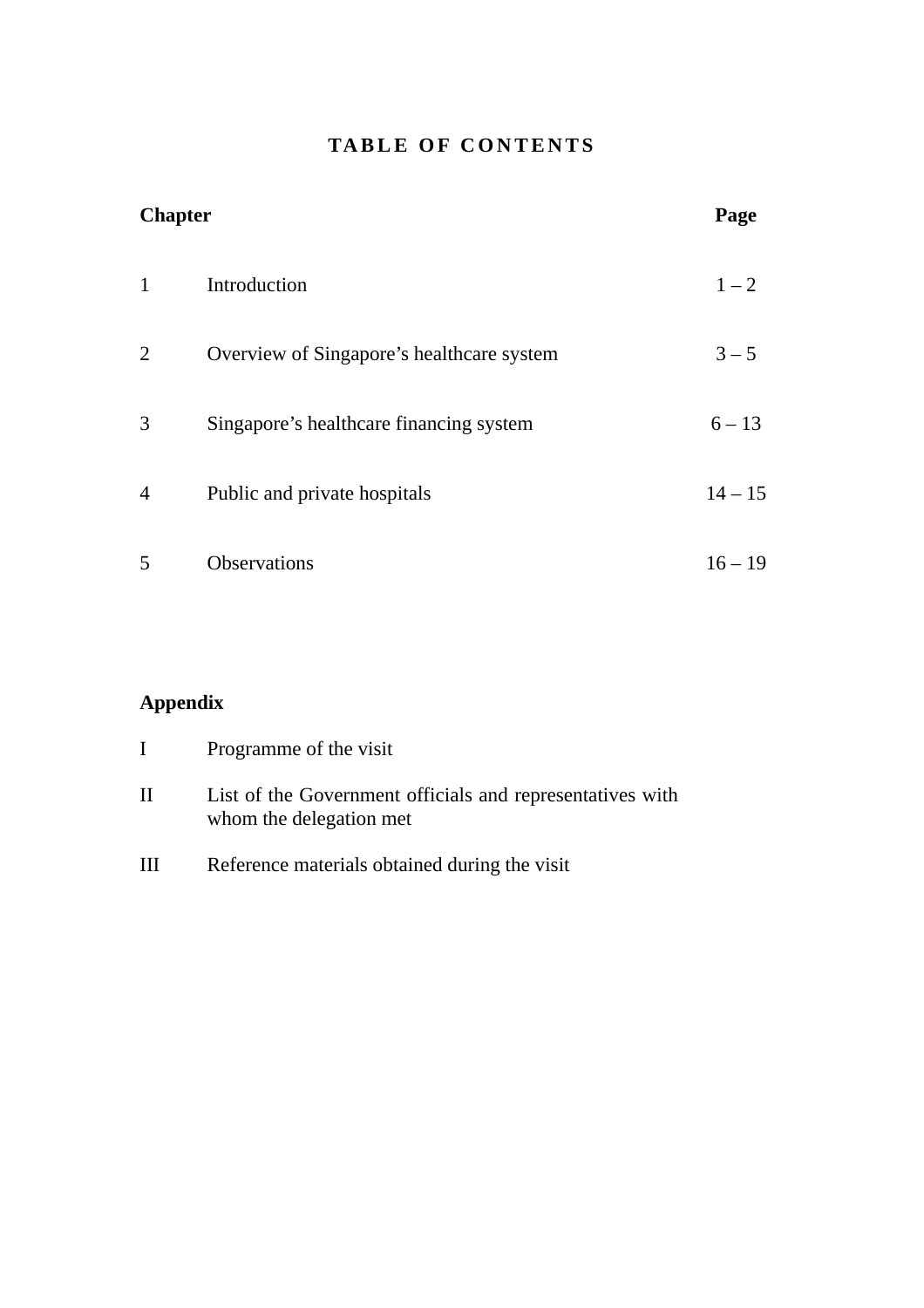# **Chapter 1 – Introduction**

## **Purpose of report**

1.1 A delegation of the Panel on Health Services of the Legislative Council visited Singapore on 27 and 28 July 2006 to study the country's financing models for healthcare services. This report presents the main findings and observations of the delegation.

## **Background**

1.2 The Panel on Health Services is tasked to monitor and examine the Government policies and issues of public concern relating to medical and health services.

1.3 Various consultation documents on healthcare reform, including options for financing healthcare, had been published by the Government. In his Policy Address delivered on 12 January 2005, the Chief Executive announced that the advisory framework for health services would be reformed to facilitate the tendering of advice to the Government on long-term healthcare policies and financial viability. Pursuant to the announcement, the Health and Medical Development Advisory Committee (HMDAC) was reconstituted in March 2005 and tasked to review and develop the service model for healthcare in both the private and public sectors and propose long-term healthcare financing options. The aim is to ensure that Hong Kong's healthcare system would be sustainable in the face of challenges, such as an ageing population and rising medical costs.

1.4 On 19 July 2005, HMDAC issued a discussion paper entitled "Building a Healthy Tomorrow" which set out its recommendations on the future service delivery model for healthcare in Hong Kong for public consultation. It was stated in the concluding chapter of the paper that as a next step, HMDAC would proceed with discussions on the possible financing options and would put forth recommendations in this regard by the end of 2005/early 2006. As the Administration has not yet reported to the Panel on Health Services on the subject, members have urged the Government to conduct studies on financing options without delay and work out a clear timetable as soon as possible.

1.5 To facilitate members' consideration of the healthcare financing options, members agreed that the Panel on Health Services should conduct a visit to Singapore to learn about the operation of the country's medical saving account system, visit some public and private hospitals and hold discussions with the relevant organisations. The Panel also agreed that the visit should be open to non-Panel Members.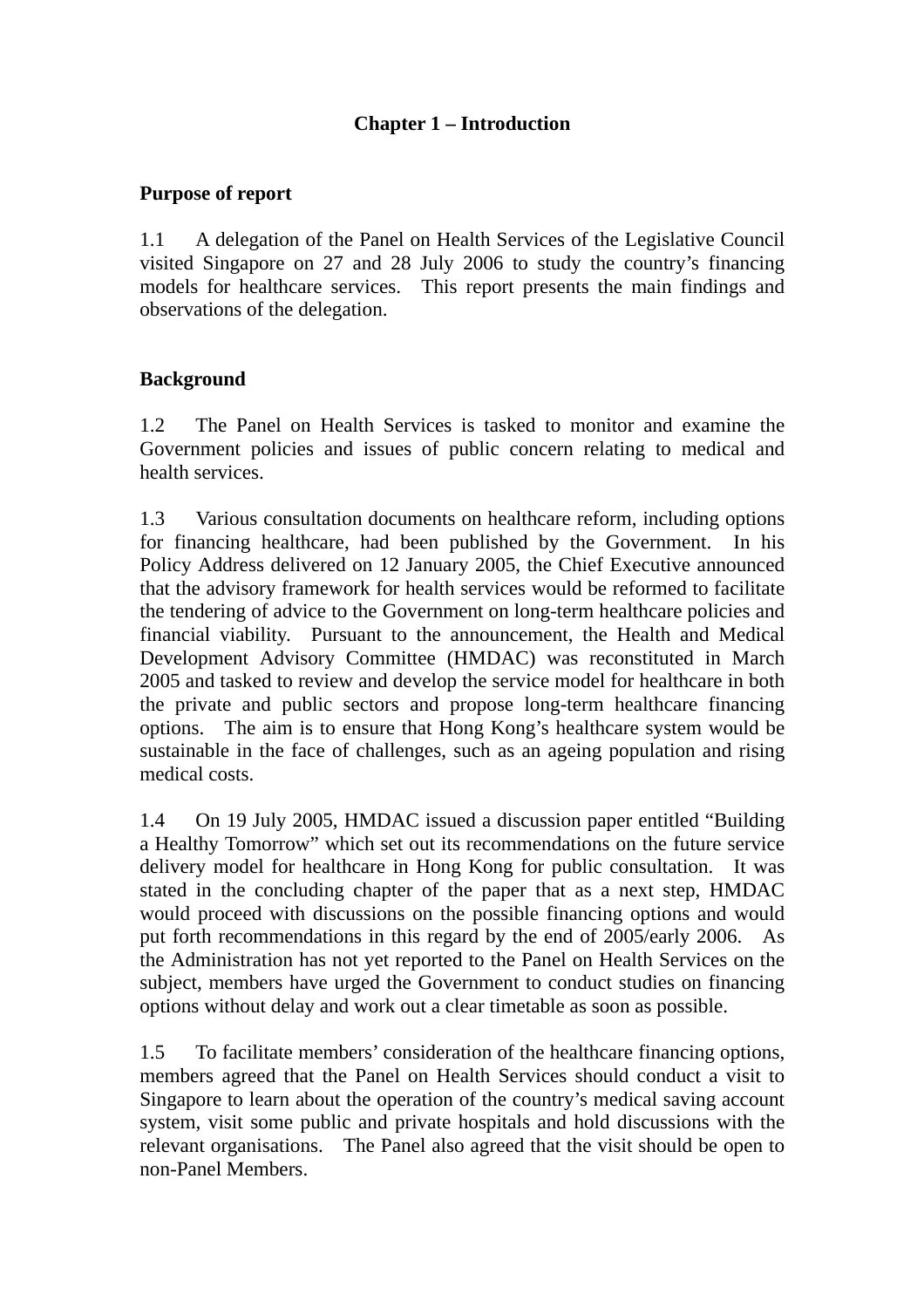1.6 On 7 July 2006, the Panel obtained the House Committee's permission to undertake the visit to Singapore.

## **Membership of the delegation**

1.7 The delegation comprised the following Members -

Dr Hon KWOK Ka-ki (Panel Chairman and leader of the delegation) Dr Hon Joseph LEE Kok-long, JP, Deputy Panel Chairman Hon Fred LI Wah-ming, JP Hon Vincent FANG Kang, JP Hon WONG Yung-kan, JP

1.8 Miss Mary SO, Senior Council Secretary (2)8, accompanied the delegation on the visit.

### **Visit programme**

1.9 The delegation visited Singapore on 27 and 28 July 2006. During the visit, the delegation received a briefing by the Ministry of Health and the Great Eastern Life Assurance Co Ltd, and visited two public hospitals, namely Singapore General Hospital and Alexandra Hospital, and one private hospital, namely Raffles Hospital. The delegation also paid a courtesy call to the Singapore-Hong Kong Parliamentary Friendship Group.

1.10 Further details of the visit programme are in **Appendix I**. A list of the Government officials and representatives with whom the delegation met is in **Appendix II**. A list of the reference materials obtained during the visit is in **Appendix III**.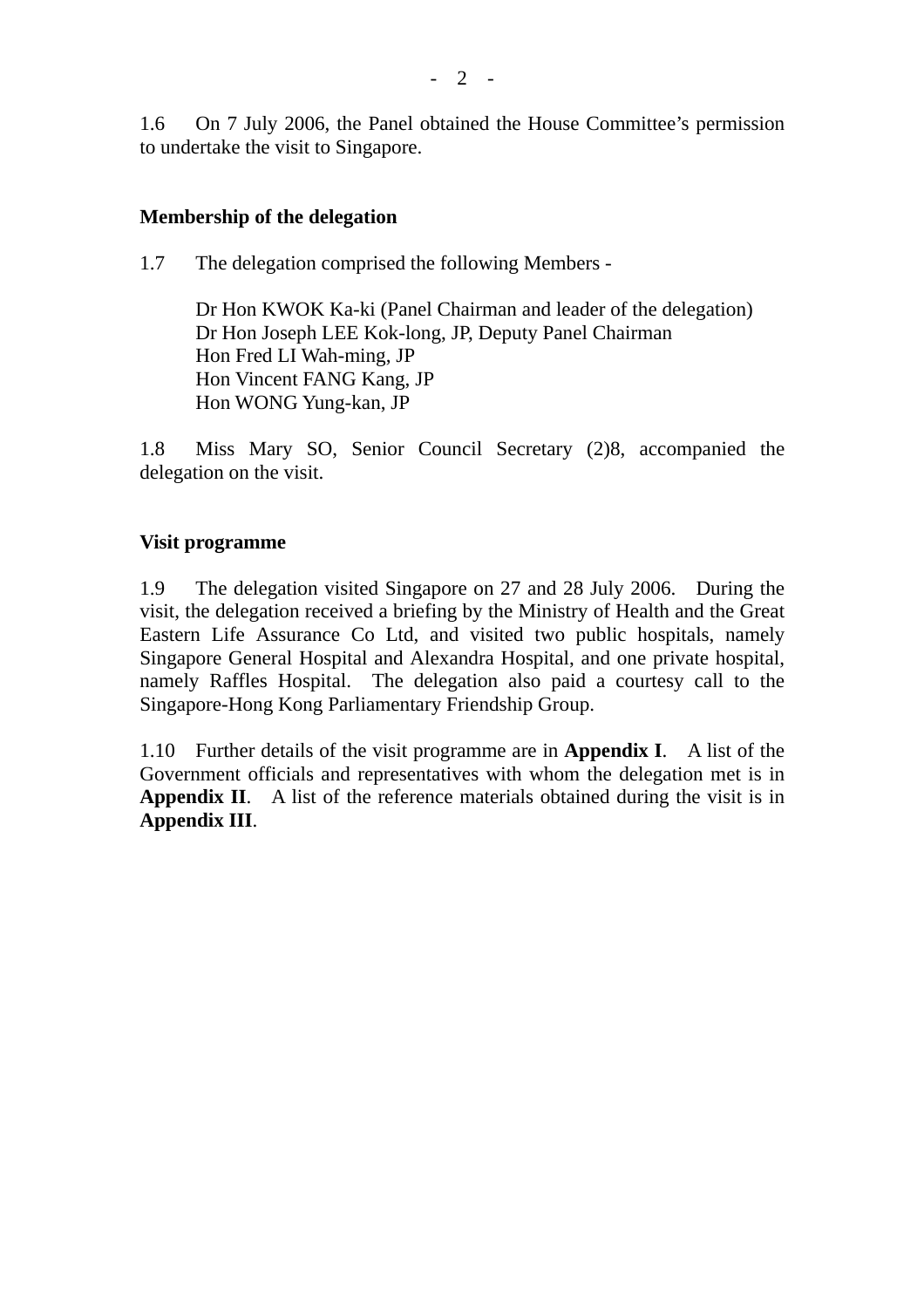#### - 3 -

## **Chapter 2 - Overview of Singapore's healthcare system**

## **General**

2.1 The Ministry of Health (MOH) has the overall responsibility for the formulation of healthcare policies and regulation of healthcare services.

## **Healthcare delivery system**

2.2 In Singapore, 80% of hospital care and 20% of primary care are provided by the public system and vice versa by the private system, whereas step-down care is provided entirely by the private sector through voluntary welfare organisations. Two public corporations, namely the National Healthcare Group and the Singapore Health Services, coordinate a network of healthcare service organisations to deliver services within their respective geographical areas.

2.3 In the public hospitals, patients can choose different classes of ward accommodation ranging from one-bedded room to an open dormitory with six or more beds. Subsidy is tiered by class type of ward as follows -

- (i) 0% subsidy to Class A (one-two bedded) ward;
- (ii) 20% subsidy to Class B1 (three-four bedded) ward;
- (iii) 65% subsidy to Class B2 (six-bedded) ward; and
- (iv) 80% subsidy to Class C (more than six-bedded ) ward.

The average bill size after subsidy in 2004 is S\$3,246 for Class A ward; S\$2,448 for Class B1 ward; S\$1,054 for Class B2 ward; and S\$786 for Class C ward. Public health services for acute care and step-down care are subsidised through general taxation.

2.4 To ensure that the subsidy goes to those who need it, means test was introduced in 2000. Subsidy for step-down care is tiered according to patient's per capita monthly household income as follows -

| Per capita monthly household income | Rate of subsidy |
|-------------------------------------|-----------------|
| $S\$ 0 - S\300                      | 75%             |
| $S$301 - S$700$                     | 50%             |
| $S$701 - S$1,000$                   | 25%             |
| More than S\$1,000                  | $0\%$           |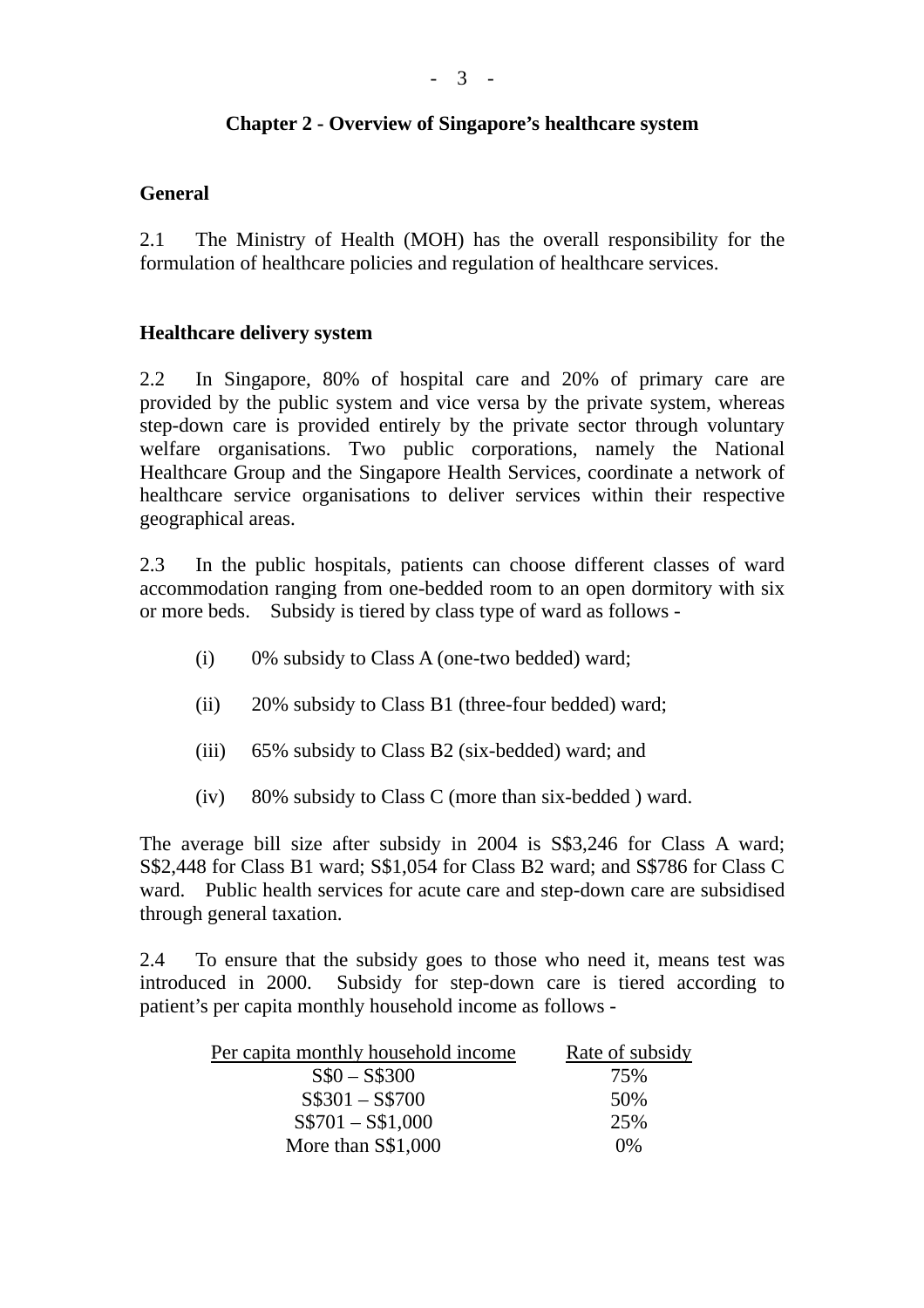2.5 As regards primary healthcare, it is provided at outpatient polyclinics and private medical practitioners' clinics. Patients pay the full cost or part of the cost of primary healthcare services if they have insurance plans covering such services.

2.6 The cost of medicines is usually included in the medical fees and charges. It is, therefore, covered when a patient pays for the hospital or doctor's bill.

## **Healthcare expenditure**

2.7 The nominal GDP in Singapore in 2005 is S\$194 billion of which about 3.8% is spent on healthcare. The per capita national expenditure on health is S\$2,126 per Singapore resident.

## **Healthcare financing philosophy**

2.8 The financing philosophy of Singapore's healthcare delivery system is based on individual responsibility and community support. Patients are expected to co-pay part of their medical expenses and to pay more when they demand a higher level of service. At the same time, Government subsidies help to keep basic healthcare affordable.

2.9 Currently, Government healthcare expenditure accounts for 27.4% of the national health expenditure, whereas employer-sponsored medical schemes account for 30%, Medisave for 8.8%, MediShield for 1.9% and out-of-pocket payment for 31.9%.

## **Healthcare financing framework**

2.10 To help Singaporeans pay for their medical expenses, a hybrid healthcare financing framework consisting of the following is in place -

- (i) Government subvention: funding through subsidised medical treatment at public hospitals and step-down care facilities;
- (ii) Medisave: individualised savings introduced in 1984 which allows patients to save up for their healthcare costs;
- (iii) MediShield: insurance introduced in 1990 which protects patients against large medical bills and reduces the need to over-save for catastrophic (low probability but high costs) events; and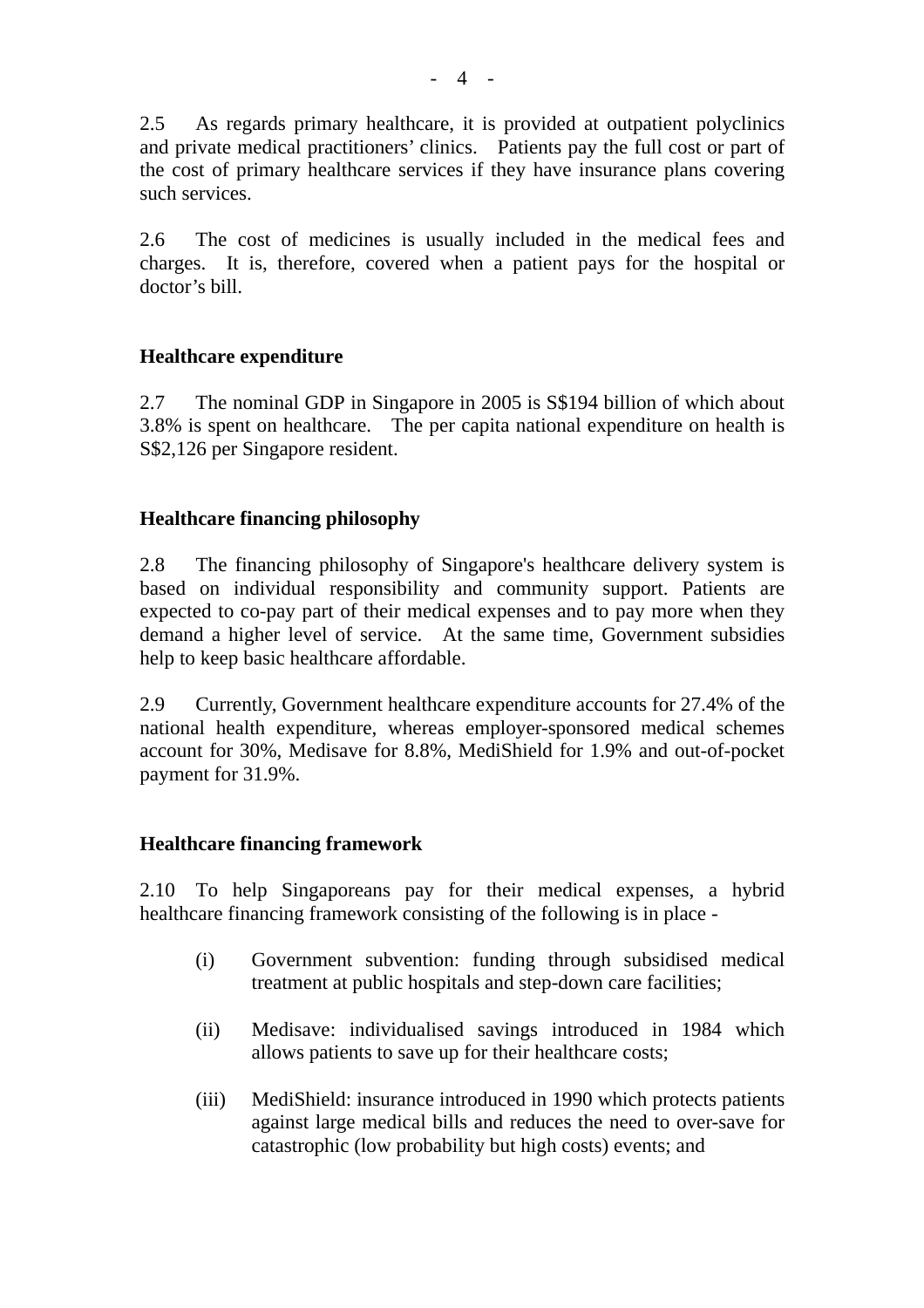(iv) Medifund: an endowment fund of S\$1.1 billion, set up in 1993 and target to increase to S\$2 billion, which acts as the safety net for the poor.

### **Healthcare manpower**

2.11 Singapore currently has about 6 292 doctors, giving a ratio of one doctor to 670 population; 48% of the doctors are in the private sector. About 35% of the doctors are trained specialists with postgraduate medical degrees and advanced speciality training. There are 1 183 dentists, giving a ratio of one dentist to 3 454 population; about 77% of the dentists are in private practice. The nurse to population ratio is 1:220, and 55% of the 18 763 nurses work in the public sector.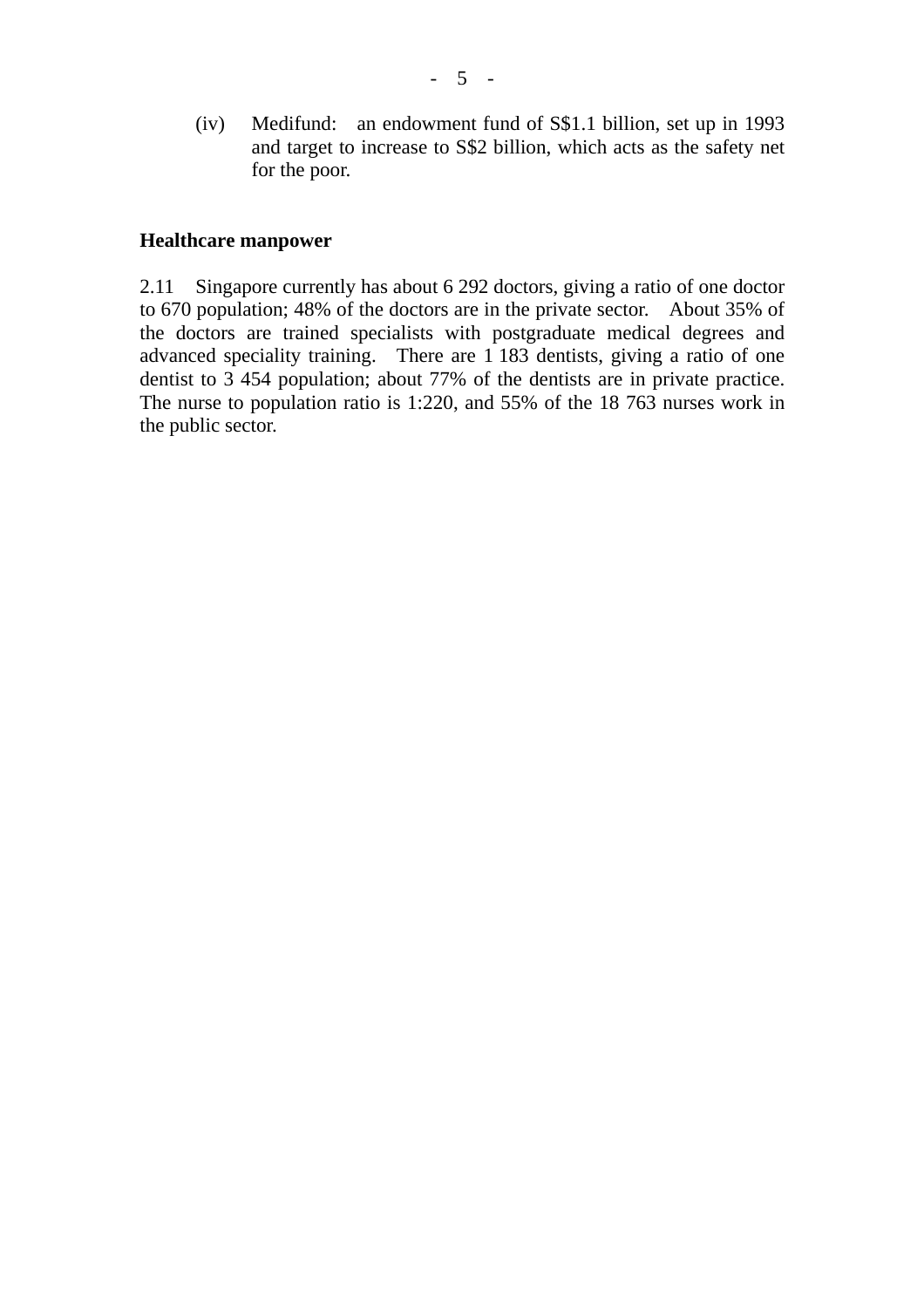## **Chapter 3 – Singapore's healthcare financing system**

#### **Visit programme**

3.1 The delegation visited the MOH and received a briefing on Singapore's healthcare financing system. The delegation also visited the Great Eastern Life Assurance Co Ltd, one of the five private insurers for providing the Medisave-approved integrated insurance, and exchanged views on the Integrated Private Medical Insurance Scheme under MediShield.



Presentation of souvenir to Mr Yee Ping Yi, Director of Planning & Development Division and Healthcare Finance, Ministry of Health



Presentation of souvenir to Mrs Boon-Gek Mudelier, Head (Corporate Communications), Great Eastern Life Assurance Co Ltd.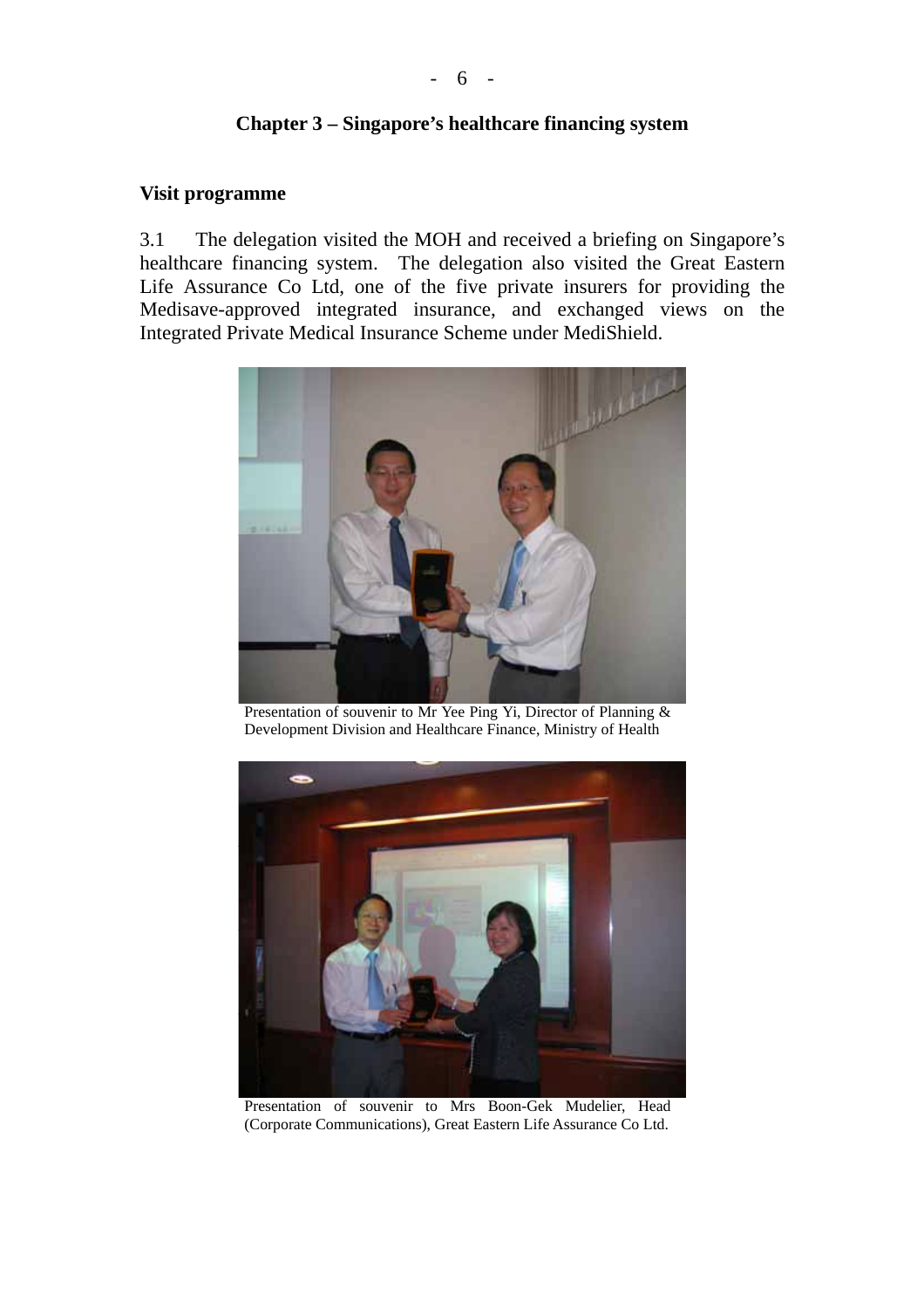## **Medisave**

3.2 Medisave is a compulsory savings scheme introduced in April 1984 to help Singaporeans build up sufficient savings for their hospitalisation expenses, especially during old age. Under the scheme, every employee contributes 6% to 8% (depending on age group) of his monthly salary to a personal Medisave account.

3.3 Medisave is primarily for hospitalisation expenses, but covers also step-down care and certain expensive outpatient expenses. As a new initiative in 2006, MOH is allowing the use of Medisave to co-pay costs of chronic disease management programmes at outpatient settings for diabetes, hypertension, lipid disorders and stroke.

3.4 Medisave savings can be withdrawn to pay the medical bills of the account holder and his immediate family members.

Contributions to Medisave

3.5 The Central Provident Fund (CPF) Board is the statutory agency for collecting the CPF Fund contributions and crediting the relevant proportion of the funds collected into the corresponding Medisave accounts. The following table lists the contribution rates of the CPF and the allocation rate among the sub-accounts in 2006 -

| Age of              |     | Contribution Contribution<br>by employer   by employee<br>$(\%$ of wage) $(\%$ of wage) | <b>Total</b>                   | <b>Credited into</b>                        |                                                   |                                             |
|---------------------|-----|-----------------------------------------------------------------------------------------|--------------------------------|---------------------------------------------|---------------------------------------------------|---------------------------------------------|
| employee<br>(years) |     |                                                                                         | contribution<br>$(\%$ of wage) | Ordinary<br><b>Account</b><br>$\frac{0}{0}$ | <b>Special</b><br><b>Account</b><br>$\frac{0}{0}$ | <b>Medisave</b><br>Account<br>$\frac{6}{9}$ |
| 35 or below         | 13  | 20                                                                                      | 33                             | 22                                          | 5                                                 | 6                                           |
| $36 - 45$           |     |                                                                                         |                                | 20                                          | 6                                                 |                                             |
| $46 - 50$           |     |                                                                                         |                                | 18                                          |                                                   |                                             |
| $51 - 55$           | 9   | 18                                                                                      | 27                             | 12                                          |                                                   | 8                                           |
| $56 - 60$           | 6   | 12.5                                                                                    | 18.5                           | 10.5                                        |                                                   |                                             |
| $61 - 65$           |     | 7.5                                                                                     | 11                             | 2.5                                         | $\Omega$                                          |                                             |
| 66 or above         | 3.5 | 5                                                                                       | 8.5                            |                                             |                                                   | 8.5                                         |

3.6 The salary ceiling for the CPF contribution is S\$4,500 per month for an individual for the year 2006. Singaporeans earning more than the ceiling are not required to contribute to the Fund in respect of the additional income. The following table lists the maximum amount of contribution that an individual can make to the CPF and the corresponding distribution among the sub-accounts in 2006 -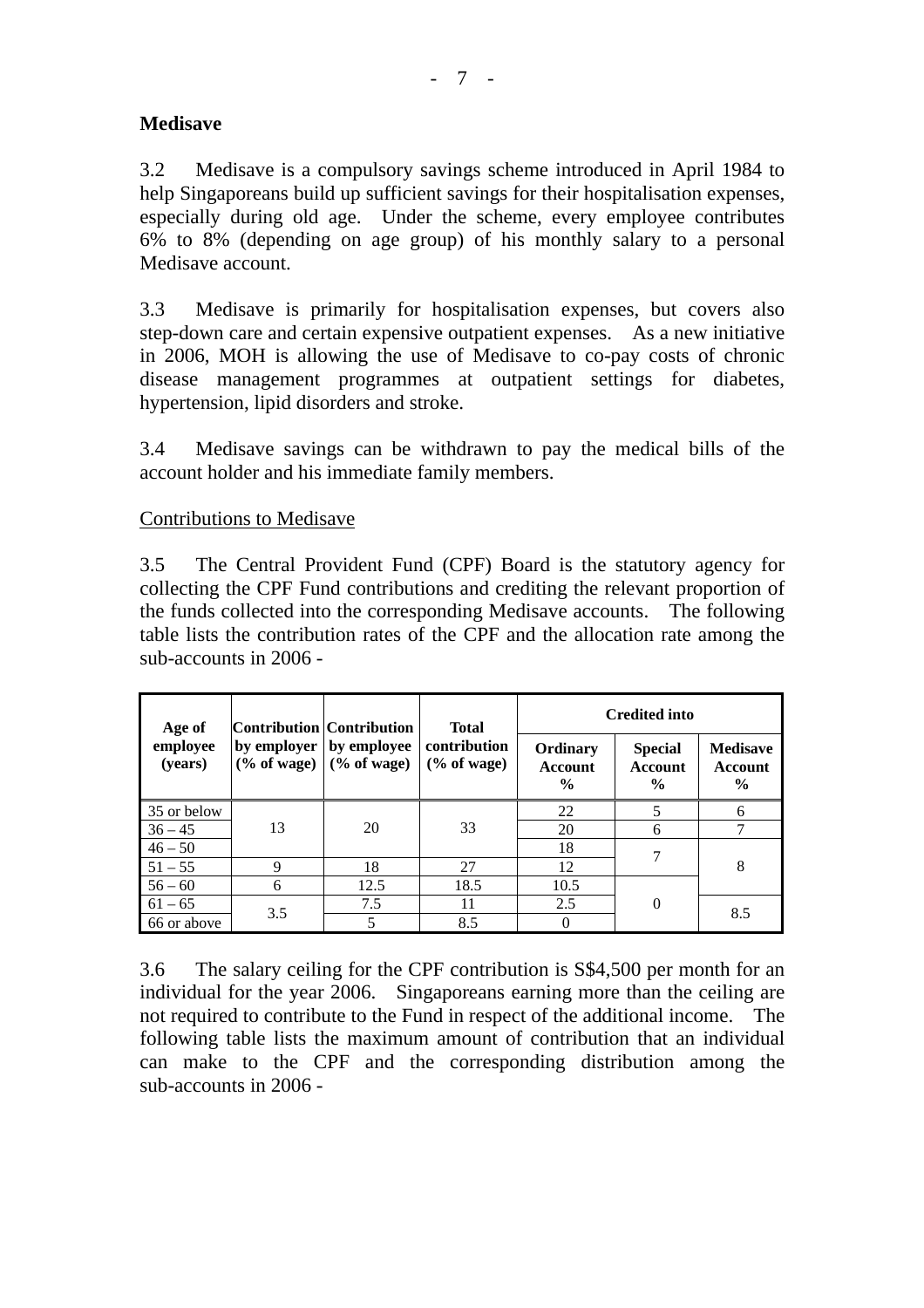| Age of              | <b>Maximum</b><br>contribution<br>by employer | <b>Maximum</b><br>contribution<br>by employee | <b>Total</b>            | <b>Credited into</b>    |                                  |                            |
|---------------------|-----------------------------------------------|-----------------------------------------------|-------------------------|-------------------------|----------------------------------|----------------------------|
| employee<br>(years) |                                               |                                               | maximum<br>contribution | Ordinary<br>Account     | <b>Special</b><br><b>Account</b> | <b>Medisave</b><br>Account |
| 35 or<br>below      |                                               |                                               |                         | S\$990<br>(HK\$4,702)   | S\$225<br>(HK\$1,069)            | S\$270<br>(HK\$1,283)      |
| $36 - 45$           | S\$585<br>(HK\$2,779)                         | S\$900<br>(HK\$4,275)                         | S\$1,485<br>(HK\$7,054) | S\$900<br>(HK\$4,275)   | S\$270<br>(HK\$1,283)            | S\$315<br>(HK\$1,496)      |
| $46 - 50$           |                                               |                                               |                         | S\$810<br>(HK\$3,848)   | S\$315                           |                            |
| $51 - 55$           | S\$405<br>(HK\$1,924)                         | S\$810<br>(HK\$3,847)                         | S\$1,215<br>(HK\$5,771) | S\$540<br>(HK\$2,565)   | (HK\$1,496)                      | S\$360<br>(HK\$1,710)      |
| $56 - 60$           | S\$270<br>(HK\$1,282)                         | S\$562.5<br>(HK\$2,672)                       | S\$832.5<br>(HK\$3,954) | S\$472.5<br>(HK\$2,244) |                                  |                            |
| $61 - 65$           | S\$157.5                                      | S\$337.5<br>(HK\$1,603)                       | S\$495<br>(HK\$2,351)   | S\$112.5<br>(HK\$534)   | <b>S\$0</b><br>(HK\$0)           | S\$382.5                   |
| 66 or<br>above      | (HK\$748)                                     | S\$225<br>(HK\$1,069)                         | S\$382.5<br>(HK\$1,817) | <b>SSO</b><br>(HK\$0)   |                                  | (HK\$1,817)                |

3.7 On top of the mandatory contributions jointly made by employees and employers, employees may choose to make voluntary contributions to their CPF accounts which are in turn credited into their sub-accounts. However, the combined mandatory and voluntary contributions cannot exceed the annual contribution level of S\$25,245 for 2006.

3.8 As a means to reward employees, employers may also choose to contribute more to their employees' Medisave accounts through the Additional Medisave Contribution Scheme. Under this voluntary scheme, employers decide how and to whom the additional contributions are to be made. The limit of additional contribution to be made is S\$1,500 per employee per year.

3.9 All self-employed individuals who earn above a certain salary, currently at S\$6,000 a year, must also make contributions to their Medisave accounts. The amount of Medisave contribution is capped at an annual income ceiling of S\$60,000.

3.10 The Government may offer cash grants, known as "Top-Ups", to the Medisave. The "Top-Ups" are usually announced in the annual budget speech.

3.11 Medisave savings will earn interest at the prevailing CPF interest rate. The Medisave savings, together with the earned interest retained in the Medisave account, are tax-deductible.

# Ceiling on contributions to Medisave

3.12 Accumulated savings in a Medisave account are subject to a contribution ceiling, which is the maximum amount of savings permitted to be retained in the account before retirement. Savings beyond the ceiling will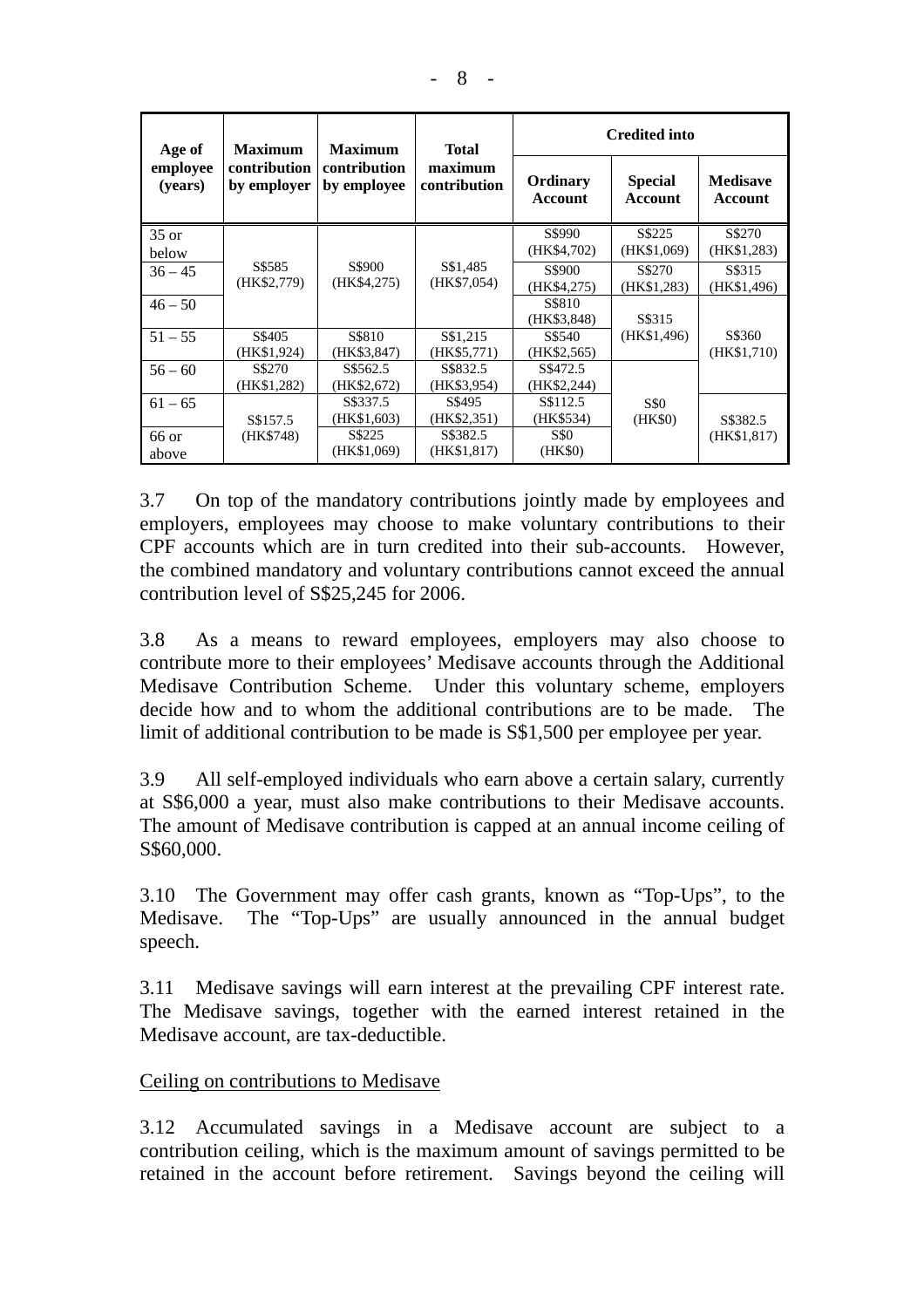overflow to the Ordinary Account to give members the flexibility of using the savings for housing, education and investment purposes. The Medisave contribution ceiling for 2006 is S\$32,500.

## Withdrawals from Medisave

3.13 A CPF member can use his Medisave savings to pay the hospitalisation expenses incurred at any hospital in Singapore for himself as well as his immediate family members, subject to the withdrawal limits of up to S\$400 per day for hospital charges and between S\$150-S\$5,000 for surgical operations. Nine out of 10 Singaporeans use Medisave to pay for their hospital bills.

3.14 MOH has informed the delegation that the Medisave withdrawal limits are necessary to ensure that members' Medisave savings are conserved for future medical needs, especially during old age. The limits are considered to be generally adequate to cover most of the charges incurred in the Class B2 and C wards. However, for expenses incurred in the private hospitals and Class A and B1 wards of public hospitals, the patient usually has to pay cash out-of-pocket for the part of the bill which exceeds the withdrawal limits.

3.15 When a CPF member reaches 55, he is allowed to withdraw savings from his Medisave account, subject to the retention of a minimum of S\$27,500, or the actual Medisave balance, whichever is the lower.

## **MediShield**

3.16 MediShield is set up in 1990 as a low-cost catastrophic medical insurance scheme and run by the CPF Board to help Singaporeans pay for large hospitalisation bills at the lower-class wards, i.e. Class B2/C wards, in public hospitals.

3.17 In 2005, MediShield was enhanced to protect Singaporeans against the financial burden of large hospital bills at the Class B2 and C wards through higher payouts and an increase in maximum coverage for policyholders aged between 80 and 85. In addition, a policyholder gets a 10% discount on premiums for every 10 years he is on MediShield, up to a maximum of 40% discount, if he is above 70. It was estimated that a patient's share of a large Class B2 or C hospital bill would be halved to about 30% as compared to 60% previously.

3.18 The 2005 reform also saw the integration of the then existing private medical insurance plans with the MediShield to offer enhanced plans to Singaporeans who wanted and could afford private hospital and Class A/B1 facilities in public hospitals as one single product. In order to participate in the integrated private medical insurance scheme under MediShield, the private insurers must meet the minimum regulatory requirements set down by MOH in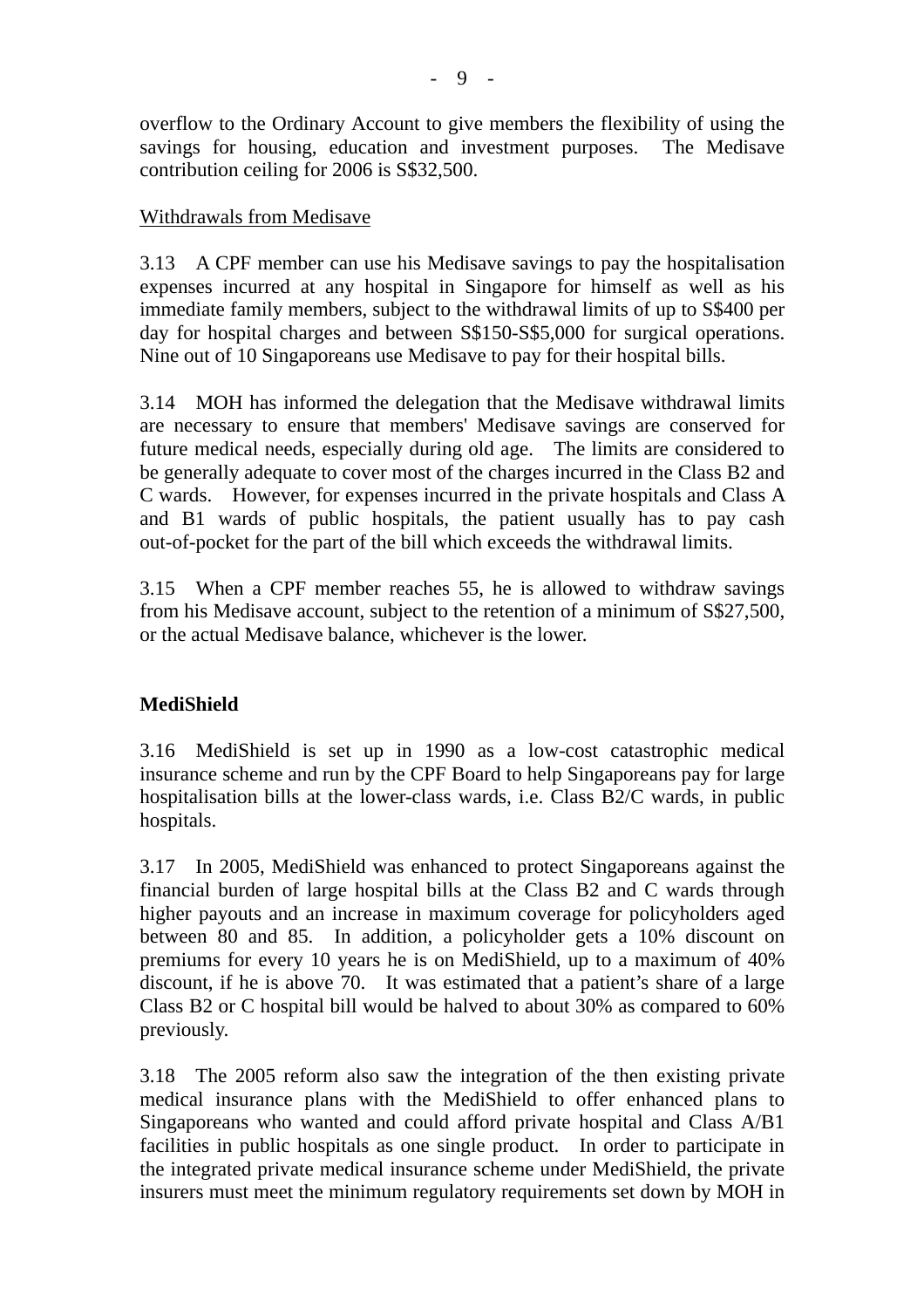that their medical insurance plans must consist of minimum deductible and co-insurance elements.

3.19 In addition, MediShield Plus has been set up in 1994 by MOH as a high-cost catastrophic medical insurance scheme to allow Singaporeans to upgrade the MediShield benefits. In the 2005 reform, MediShield Plus was transferred en bloc from the CPF Board to a private insurer through open tender and renamed IncomeShield.

3.20 At present, there are five private insurers providing 15 integrated private medical insurance plans under the MediShield commonly known as Medisave-approved integrated insurance plans.

3.21 The CPF Board and health insurance companies have become the joint insurers for an integrated MediShield plan. The insured of an integrated MediShield plan is eligible for the MediShield benefits plus additional benefits, such as upgrading to higher-class wards. While the CPF Board is responsible for the provision of MediShield benefits, health insurance companies offer a variety of packages of additional benefits for different levels of premiums.

## Eligibility

3.22 MediShield is an opt-out scheme for all Medisave account holders. When one starts contributing to Medisave, the CPF Board will send a MediShield auto-cover package to the CPF member and he will be covered automatically under MediShield as long as he does not opt out.

3.23 The MediShield maximum entry age is 75 and the maximum coverage age is 85.

## Coverage

3.24 MediShield covers medical expenses incurred during hospitalisation, including normal ward charges, intensive care unit charges, medications, investigations, surgical implants and surgical procedure fees. It also caters for certain approved outpatient treatments, such as kidney dialysis, chemotherapy and radiotherapy for cancer treatment.

## **Premiums**

3.25 The annual premiums for MediShield range from S\$30 for those below 30 years old to S\$705 for those between the age of 84 and 85. Medisave can be used to pay MediShield.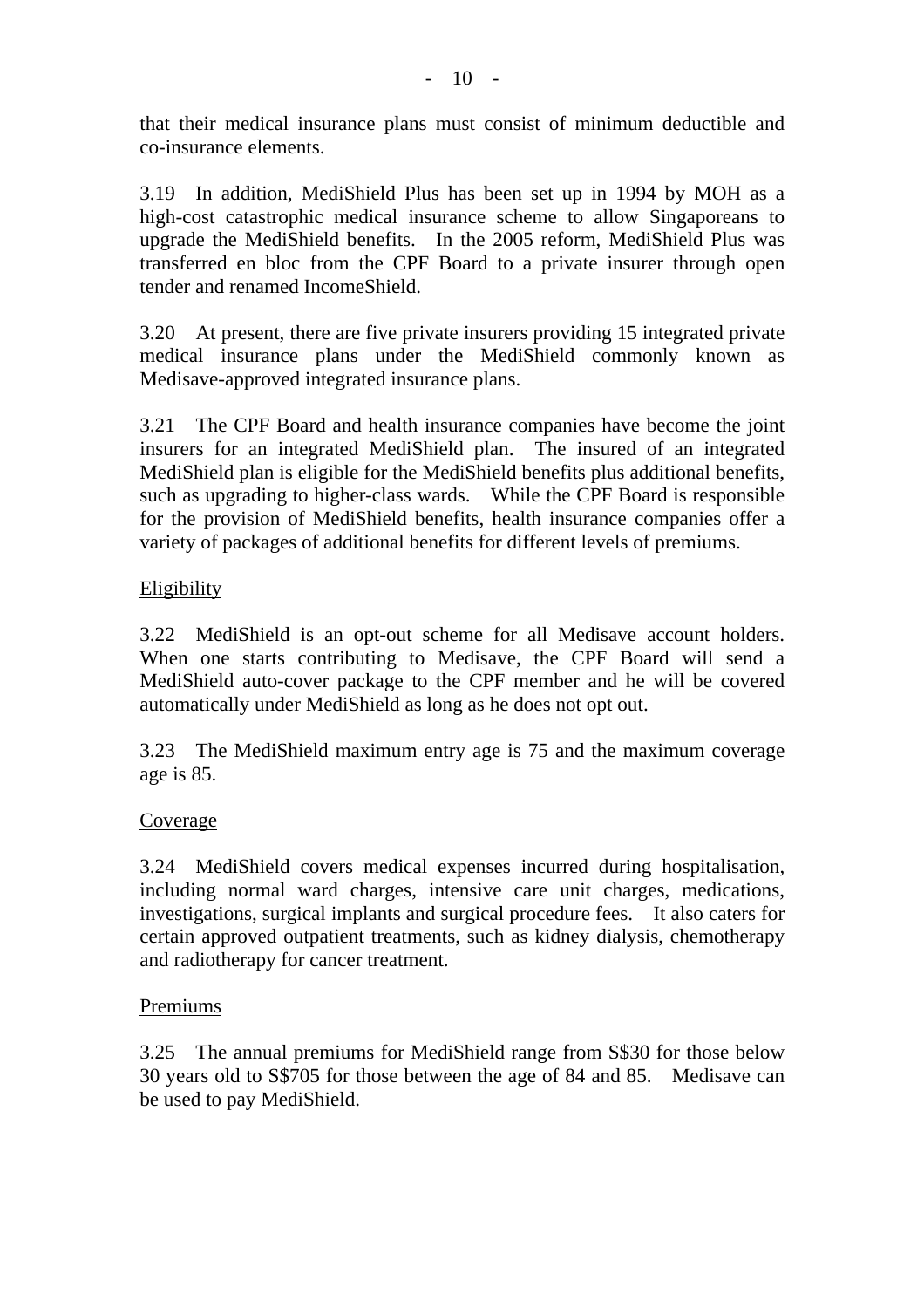## MediShield reimbursement

- 3.26 MediShield reimbursement is determined by three parameters
	- (i) Claimable Limits: the portion of the patient bill that is eligible for reimbursement, or the claim amount, is determined by the maximum limits per day of hospitalisation/surgical procedures/ surgical implants/approved specific treatments and outpatient treatments;
	- (ii) Deductible: this is the claim amount below which no reimbursement would be made from the MediShield; and
	- (iii) Co-insurance: MediShield will pay between 80% to 90% of the claim amount in excess of the deductibles (if applicable) and the insured will pay the remaining 10% to 20%.

3.27 According to MOH, deductibles and co-insurance are necessary to avoid the problems of excessive demand for medical services which fully pre-paid insurance schemes tend to encourage. Both deductibles and co-insurance can be paid through Medisave.

## Medisave-approved integrated insurance plans

3.28 Apart from the MediShield scheme run by the CPF Board, a MediShield policyholder can also choose from other Medisave-approved plans offered by private insurers. All CPF members who were on the MediShield scheme prior to the MediShield reform in 2005 were transferred automatically to the restructured MediShield plan after the reform, and they can continue to use their Medisave to pay for their MediShield premiums. They do not have to subscribe to the enhancement plans offered by private insurers if they do not wish to. While a CPF member can subscribe to more than one private Shield plan, such multiple coverage is considered unnecessary by MOH, as the total reimbursement from all the plans is limited to the amount that has been actually incurred. Furthermore, Medisave can be used to pay for the premiums of one private Shield plan only.

3.29 The withdrawal limit of the Medisave-approved integrated insurance plan is S\$800 per policy per year. Currently, more than 90% of the working population subscribe to the MediShield and the Medisave-approved integrated insurance plans.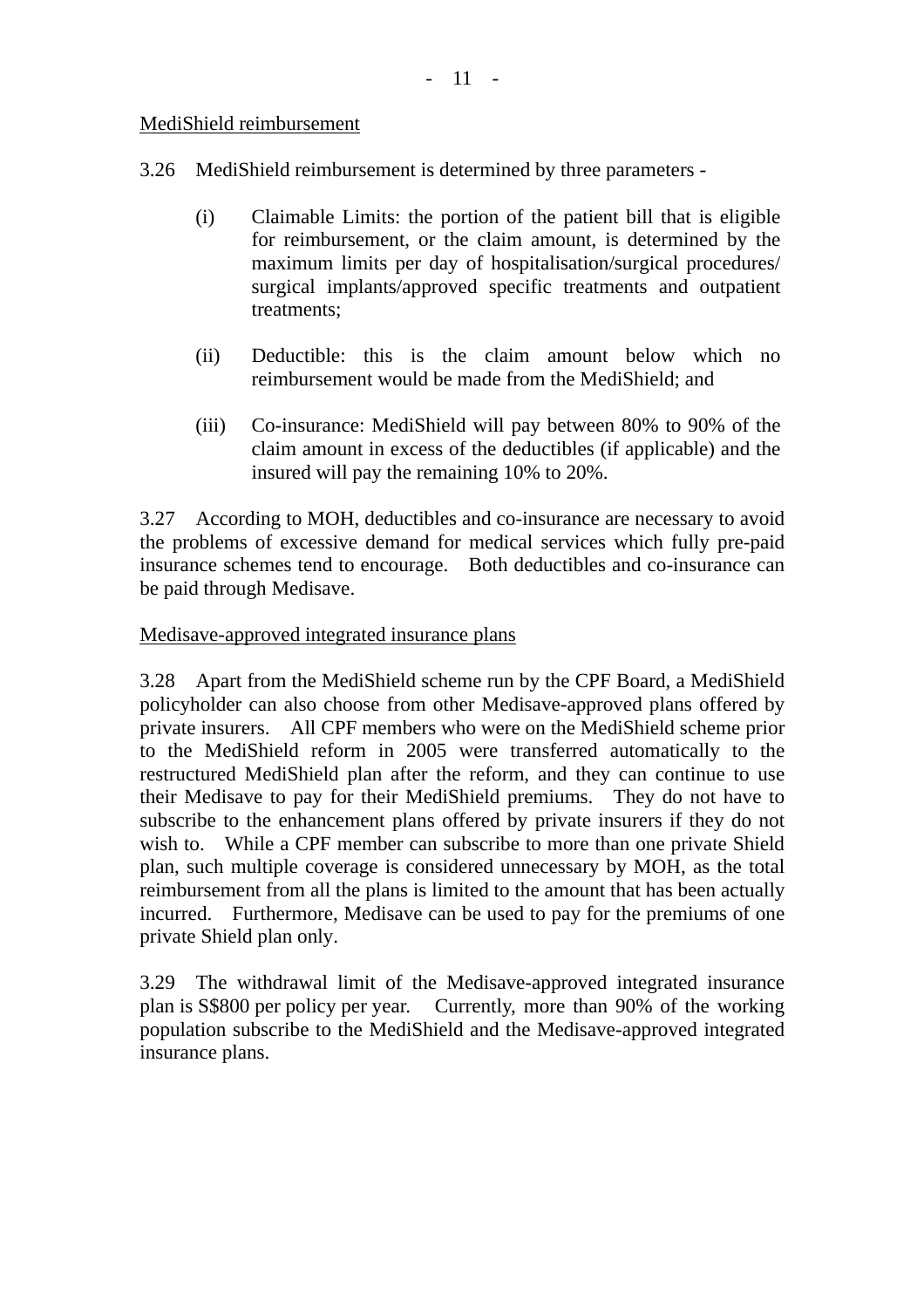## **Employer-sponsored schemes**

3.30 Apart from the mandatory requirements for making contributions to the Medisave accounts of their employees, employers can also implement the Portable Medical Benefits Scheme (PMBS) or the Transferable Medical Insurance Scheme (TMIS) to provide continual inpatient medical coverage for their employees when they change jobs or during periods of unemployment.

3.31 Under the PMBS, employers make an additional contribution to employee's Medisave account every month for the employee to purchase a personal medical insurance to cover his inpatient needs under the MediShield or other Medisave-approved medical insurance scheme. Contrary to the voluntary Additional Medisave Contribution Scheme, the PMBS is an institutionalised scheme consisting of a contribution rate negotiated between employers and employees or unions. Contributions to this scheme is limited to S\$1,500 per employee per year. As regards the TMIS, it is an enhancement to the existing employer-sponsored group medical insurance plans whereby an employee receives an extension of inpatient coverage up to a maximum of 12 months when he leaves his job for whatever reasons. Within the 12-month period, when the employee joins a new employer who also has a TMIS, the employee is deemed to be continuously insured.

3.32 Employers implementing the PMBS or the TMIS enjoy a tax deduction of up to 2% of total payroll, as opposed to only 1% deduction of total payroll if they provide medical benefits to their employees.

# **Medifund**

3.33 Medifund is an endowment fund set up by the Singapore Government as a safety net of last resort to help those patients who, despite heavy Government subsidies, as well as Medisave and MediShield, are unable to pay for their medical expenses. Patients receiving inpatient treatment in B2 or C Class wards or subsidised outpatient treatment in the public hospitals may apply for help from Medifund. With effect from 1 April 2001, the scheme has been extended to voluntary welfare organisation-run residential step-down care facilities.

3.34 Singaporeans who are in financial difficulties can approach medical social workers in the hospitals for assistance. Medical social workers manage various assistance schemes such as Medifund to help patients in financial difficulties pay their medical bills. They will assess the applicants' circumstances and recommend the appropriate financial assistance. Applications for Medifund can also be made through the medical social workers.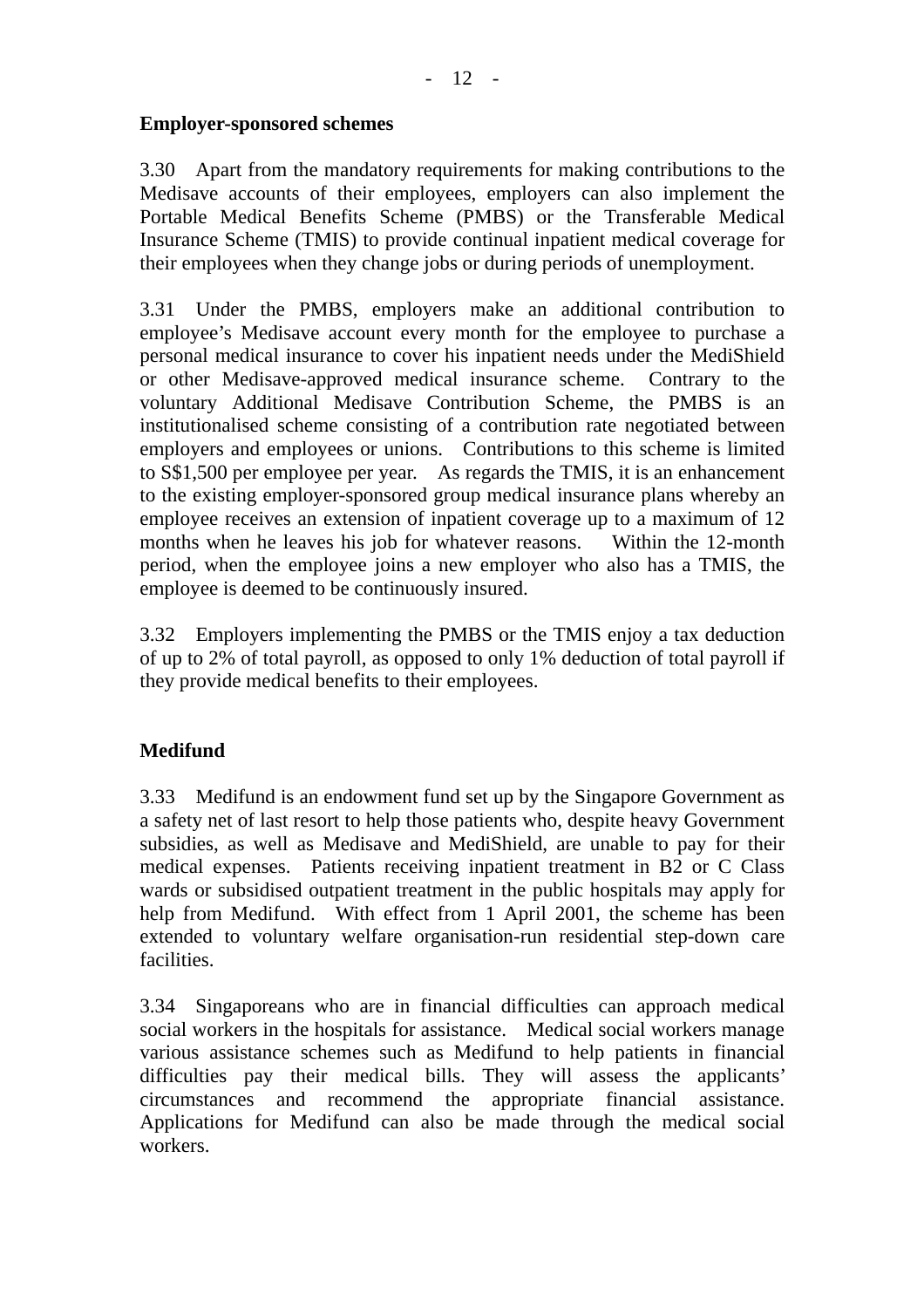3.35 Applications for Medifund assistance will be considered by Medifund Committees. Medifund committee members are individuals who are actively involved in community or social work and who would be familiar with the needs and problems of the lower income groups. The amount of help each applicant receives from Medifund will depend on individual circumstances.

3.36 In 2005, a Medifund grant of about S\$39 million was provided to hospitals and voluntary welfare organisations to assist patients in financial difficulties to pay for their medical expenses. As high as 99% of Medifund applications are approved each year. Medifund currently stands at S\$1.1 billion, with a target to increase to S\$2 billion.

# **ElderShield**

3.37 ElderShield is a severe disability insurance set up by MOH in 2002 to provide financial protection for the elderly who are unable to perform basic activities such as eating, dressing and toileting. Two private insurers are currently appointed by MOH to run ElderShield.

3.38 ElderShield is an opt-out scheme for all Medisave account holders who are Singapore citizens or permanent residents. Singapore citizens or permanent residents who reach age 40 and who have Medisave accounts will be covered automatically under ElderShield if they do not opt out. The maximum age for joining ElderShield is 69.

3.39 ElderShield provides a monthly cash payout of S\$300 for a maximum of 60 months to help the policyholders to pay for their medical bills or home care. Policyholders can either choose to pay yearly premiums until 65 years of age, or a single lump sum premium. Policyholders will be covered for the rest of their life once they have paid the premiums in full.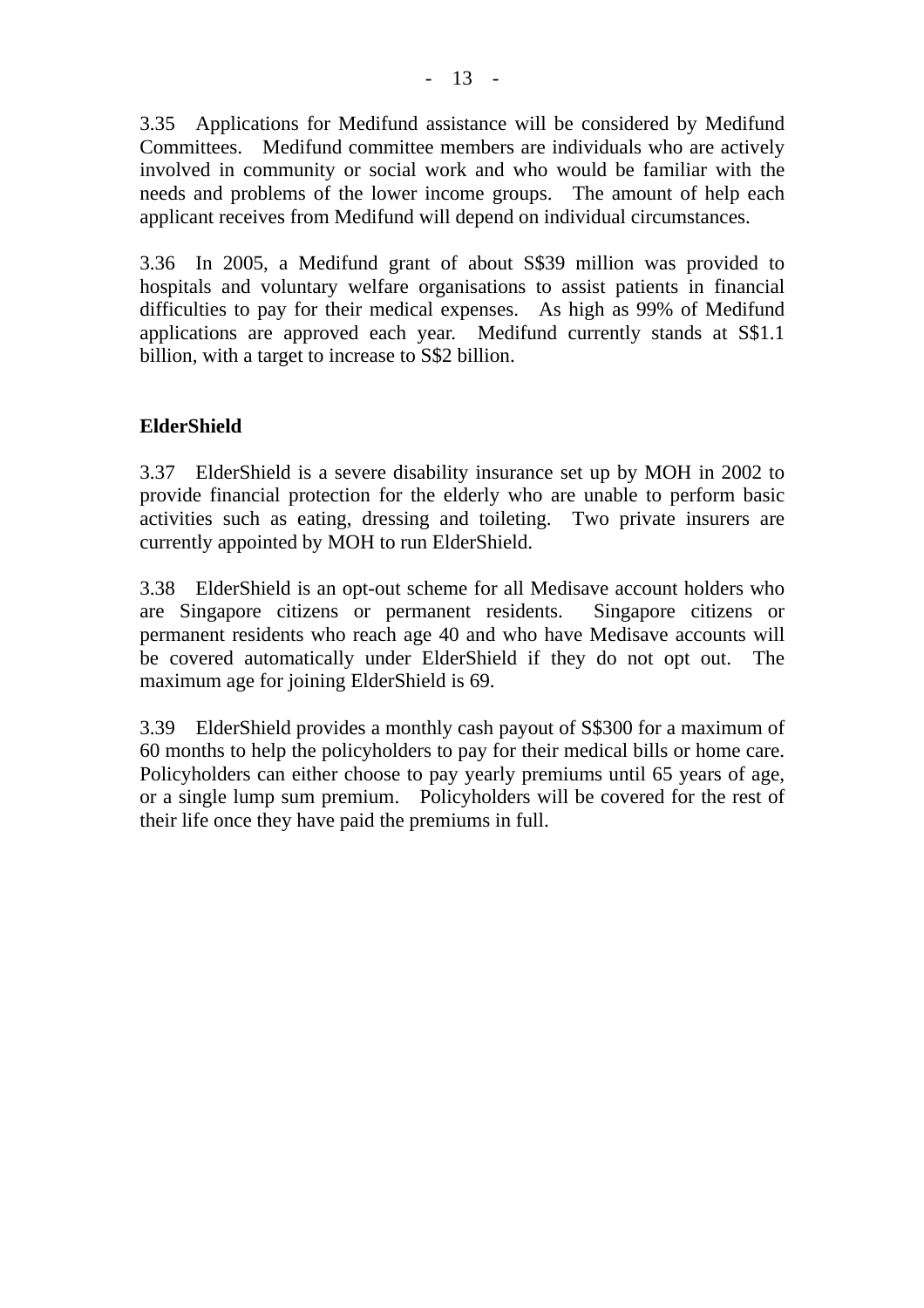## **Chapter 4 – Public and private hospitals**

## **Visit programme**

4.1 The delegation visited two public hospitals, namely the Singapore General Hospital (SGH) and the Alexandra Hospital (AH), and one privately-run Raffles Hospital (RH) to receive briefings on the provision of medical services in Singapore. Tours were also taken after the briefings to observe the facilities at these hospitals.

## **Singapore General Hospital**

4.2 SGH is the public sector's flagship hospital. Established in 1821, SGH is Singapore's oldest and largest acute tertiary hospital and national referral centre for 36 clinical services. With about 1 600 beds, SGH accounts for about 25% of the total acute beds in the public sector and about 20% of acute beds nationwide.



Class A ward at Singapore General Hospital

## **Alexandra Hospital**

4.3 AH is a 400-bed acute care general hospital providing comprehensive services for the patients, except in the areas of obstetrics and gynaecology. Originally built to serve the British military just before World War II, it became one of the largest hospitals in Singapore in the 1970s. Over the years, as more and more hospitals were restructured in Singapore, AH began to lag behind the other hospitals in the areas of facilities and clinical services. AH underwent major restructuring in 2000 to focus on being a patient-centre hospital. Since then, it has regained its place as one of the well-regarded hospitals in the public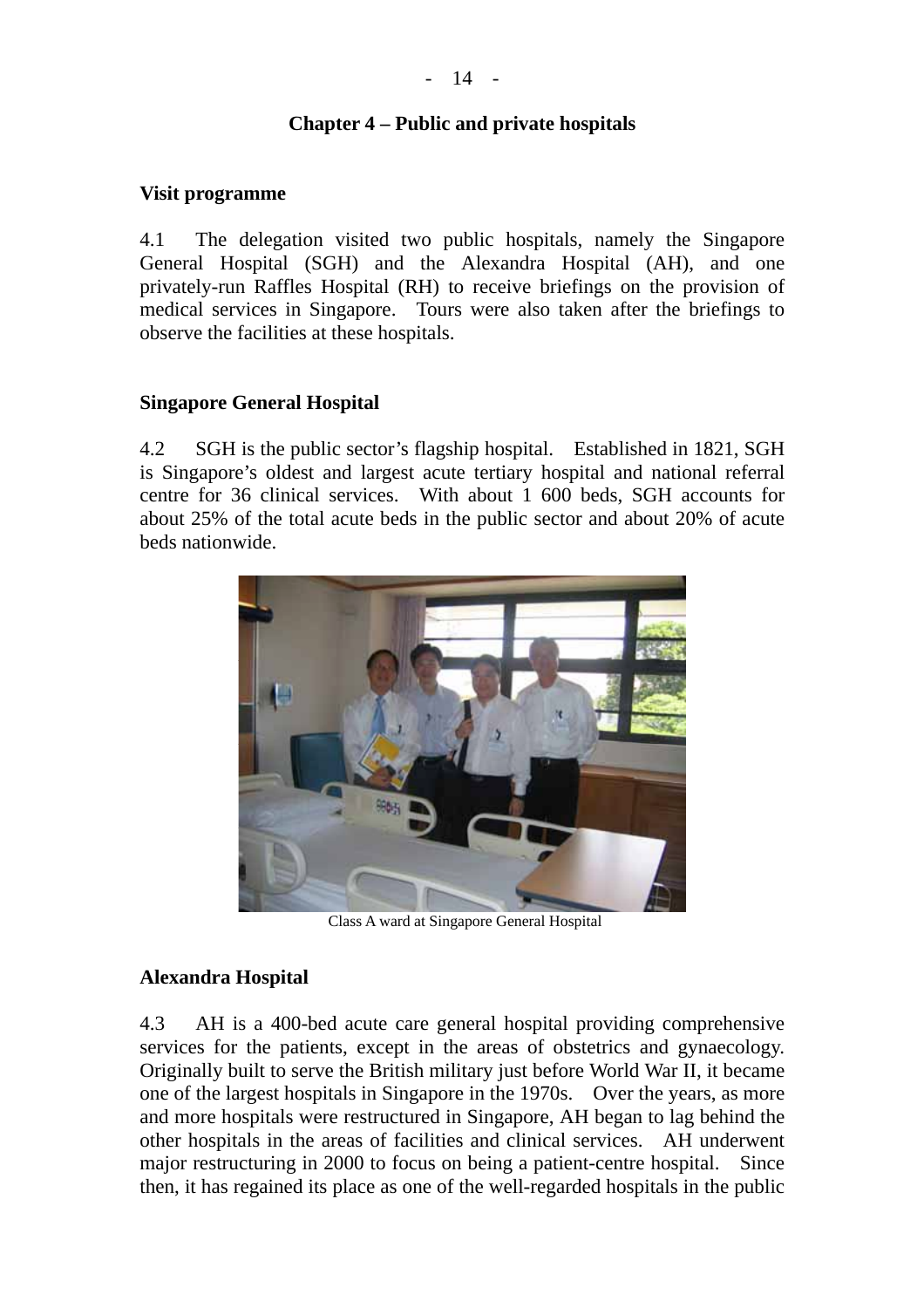sector.



Presentation of souvenir to Mr Ng Kian Swan, Deputy Director of Operations, Alexandra Hospital

# **Raffles Hospital**

4.4 RH is a 380-bed tertiary care hospital offering a full complement of specialist services. Currently, 34% of RH patients are foreigners, the majority of whom being from Indonesia and Malaysia. While staying competitive with regional countries such as Thailand in offering "health tourism" packages, which are mostly low-cost surgeries combined with holidays, RH also aims to maintain Singapore's leadership as a regional healthcare hub by providing more complex procedures such as renal transplants, cancer treatment and heart surgeries.



Presentation of souvenir to Dr Loo Choon Yong, Chairman, Raffles Medical Group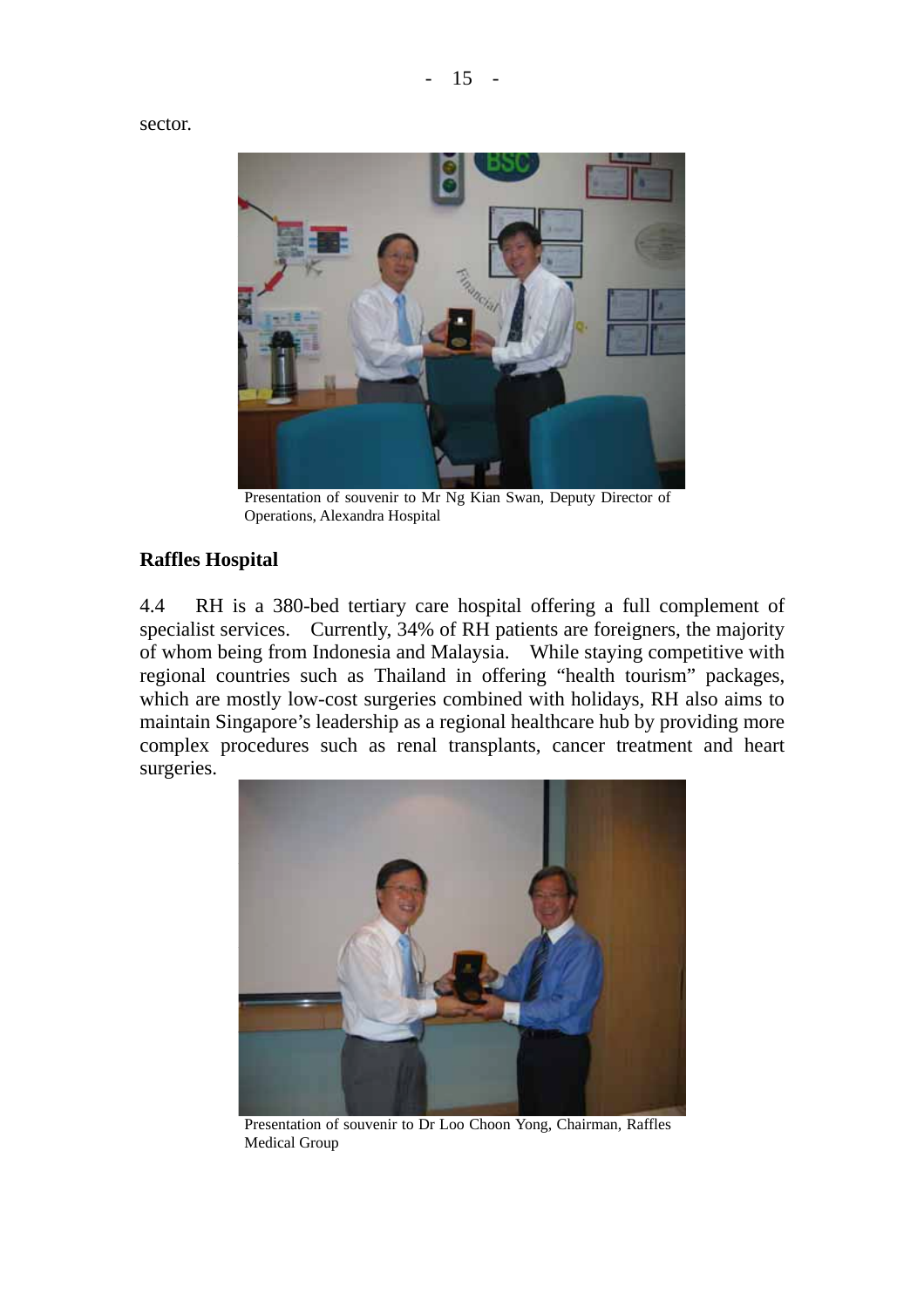## **Chapter 5 - Observations**

## **General**

5.1 The delegation is of the view that the information obtained during the visit has provided useful reference for Hong Kong in the area of healthcare financing. The observations of the delegation are given in the following paragraphs.

## **Healthcare financing system**

5.2 The delegation has noted that in Singapore, much emphasis is placed on individual responsibility in funding the healthcare system in that they have to co-pay part of the medical bills in public hospitals and bear the full costs in private hospitals. Singaporeans well understand that they need to take out health insurance plan when they are in good health to meet their future medical needs. Of the total healthcare cost, 42.6% is shouldered by individuals. Organisations providing medical benefits for their employees come second in the share of total healthcare cost comprising 30%, and the remaining 27.4% is shouldered by the Government. As such, the medical savings account system has provided resources for individual healthcare spending and reduced the Government's public spending in healthcare.

5.3 The delegation has observed that Medisave has been designed to prevent the moral hazard of over-consumption by patients. Medisave also provides patients with the freedom to spend their money where they want and make providers more responsive to patients' needs and promote price competition as a result. Similarly, MediShield, with built-in deductibles and co-insurance, prevents over-consumption by patients and over-servicing by providers.

5.4 Five private insurers which met the regulatory requirements of deductibles and co-insurance were selected through a Government tendering exercise to offer Medicate-approved integrated insurance plans to CPF members. While a range of 15 Medisave-approved integrated insurance plans are now made available to CPF members and also the older population and the premiums are kept affordable, the delegation has noted that the five private insurers are secured in their source of clients.

5.5 Although MediShield is an opt-out scheme, the delegation has noted that over 90% of the working population have subscribed to MediShield and/or the Medisave-approved integrated insurance plans. This could be attributed to the proactive effort put in by MOH to encourage Singaporeans to subscribe to MediShield at an early age. While a CPF member can opt in and out of MediShield or the Medisave-approved integrated insurance plan as often as he wishes, he will be subject to medical underwriting at each point of opting-in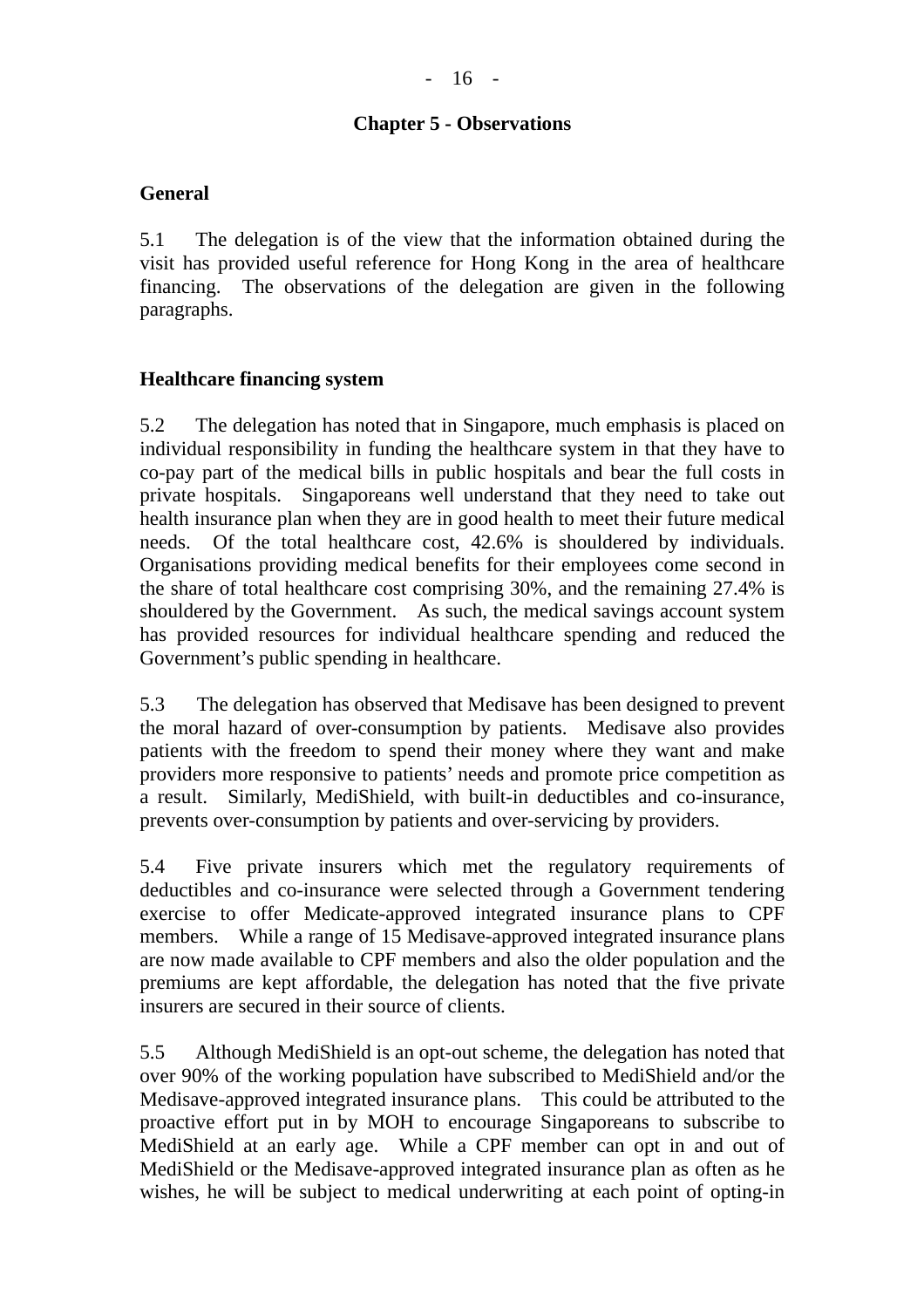MediShield. If he suffers from a serious or chronic illness at that point in time, he may not be allowed to join or will not be insured for that pre-existing illness.

5.6 The delegation also notes that the requirement for employers and employees to make contributions to the Medisave accounts is mandatory. In addition, the Singapore Government encourages employers to implement the PMBS or the TMIS by tax deduction of up to 2% of total payroll in order to cater to the need of the employees for continual inpatient medical coverage when they change jobs or during periods of unemployment.

5.7 The delegation has observed that a CPF member can use his Medisave and MediShield also on his family members. This has the advantage of pooling resources and re-distributing them among family members. The implementation of MediShield, and in particular the Medisave-approved integrated insurance plans, also has the effect of promoting more even distribution of workload between the public and private sectors. The insured can choose the class of medical care which they want in public and private hospitals so long as the costs can be covered by their insurance plans after deductibles and co-insurance. With Medisave and the reformed MediShield, Singaporeans should have no problem with hospital bills at the Class B2/C level.

5.8 Nevertheless, the delegation has observed that certain sector, including the poor and the working poor, as well as the aged requiring long-term care, may be disadvantaged under the family-based self-help concept of the Medisave system. People who are homemakers for most of their lives are particularly vulnerable in that Medisave helps such people only if their working spouses left money in their account or voluntarily funded a Medisave account for them. The alternative of calling on their adult children to help may not be viable if their children are low-income earners themselves, and this group of people will have to turn to Medifund or other charities for financial assistance.

5.9 The delegation has also observed that the Singapore Government has kept its healthcare financing system under continuous review to ensure that the system can aptly meet the ever-changing circumstances. Since the establishment of Medisave in 1984, the Government set up MediShield in 1990, Medifund in 1993, MediShield Plus in 1994 and ElderShield in 2002, and carried out a reform to MediShield in 2005.

# **Public and private hospitals**

5.10 Members are impressed by the high standards of facilities provided at the public and private hospitals which they visited, namely the Singapore General Hospital (SGH), the Alexandra Hospital (AH), and the Raffles Hospital. Wards of all classes are airy, clean and well fitted-out, and are on par with any modern world-class hospitals.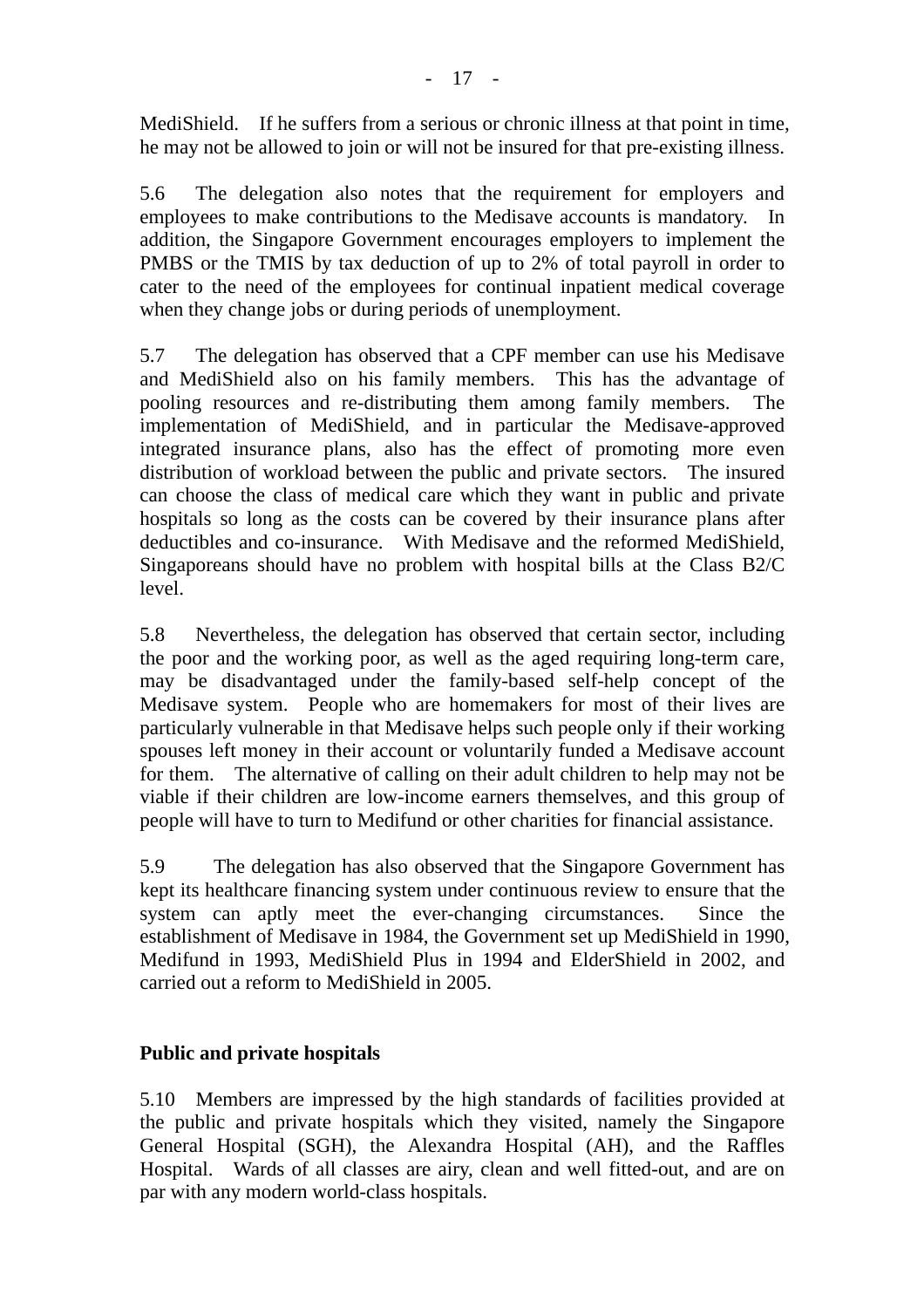5.11 The delegation has observed that in order to discourage non-urgent patients using the emergency department at public hospitals, a fee of S\$80 excluding medications is charged. This is higher than the fee charged by outpatient services at public clinics, some of which operate on a 24-hour basis, and private general practitioners.

5.12 The delegation notes that the distribution of beds in Class A, B1, B2 and C wards of SGH are about 11%, 21%, 51% and 17% respectively. Although there is sufficient number of beds in Class A, B1 and B2 wards to cater to patients' choice, the demand for Class C ward is greater than supply. Patients are uplodged to the next class of ward if their choice of ward is unavailable at admission. To prevent patients who insist on staying at the hospital despite being assessed to be clinically fit to be discharged, SGH will charge these patients Class A ward fees even though they reside in subsidised wards.

5.13 In order to retain good and experienced doctors, the delegation has observed that SGH implements a Faculty Practice Plan (FPP) which allows its doctors to spend up to 20% of their time each week in private practice outside the hospital. Under the FPP, SGH rents consultation clinic space from a private healthcare provider for SGH doctors to see patients and charge market rates for their services. A pre-determined quantum from the doctor's charges is retained by SGH to cover rental and overheads.

5.14 The delegation has also observed that SGH operates an International Medical Service (IMS) which provides a broad spectrum of services for foreign patients and their families from pre-arrival to follow-up care. The number of patients patronising the IMS only constitute less than 1% of the total patient number of SGH.

5.15 The delegation finds the transformation of AH, from being regarded by the public as a cheap, one star hospital for the old and poor to being one of the well-regarded public hospitals through the adoption of a business management approach, particularly impressive. The delegation has also observed that AH has hired a substantial number of nurses from overseas places such as the Mainland to alleviate the shortage of nurses in Singapore.

5.16 The delegation has also noted that hospital bills for Class A/B2 wards in public hospitals are generally only slightly lower than those for the same classes of wards in private hospitals. As such, private hospitals may not view the provision of Class A/B2 facilities by public hospitals as a threat given that the private sector is generally more responsive to the needs of patients, an example being a patient being able to see his chosen doctor and receive his medical report within 24 hours.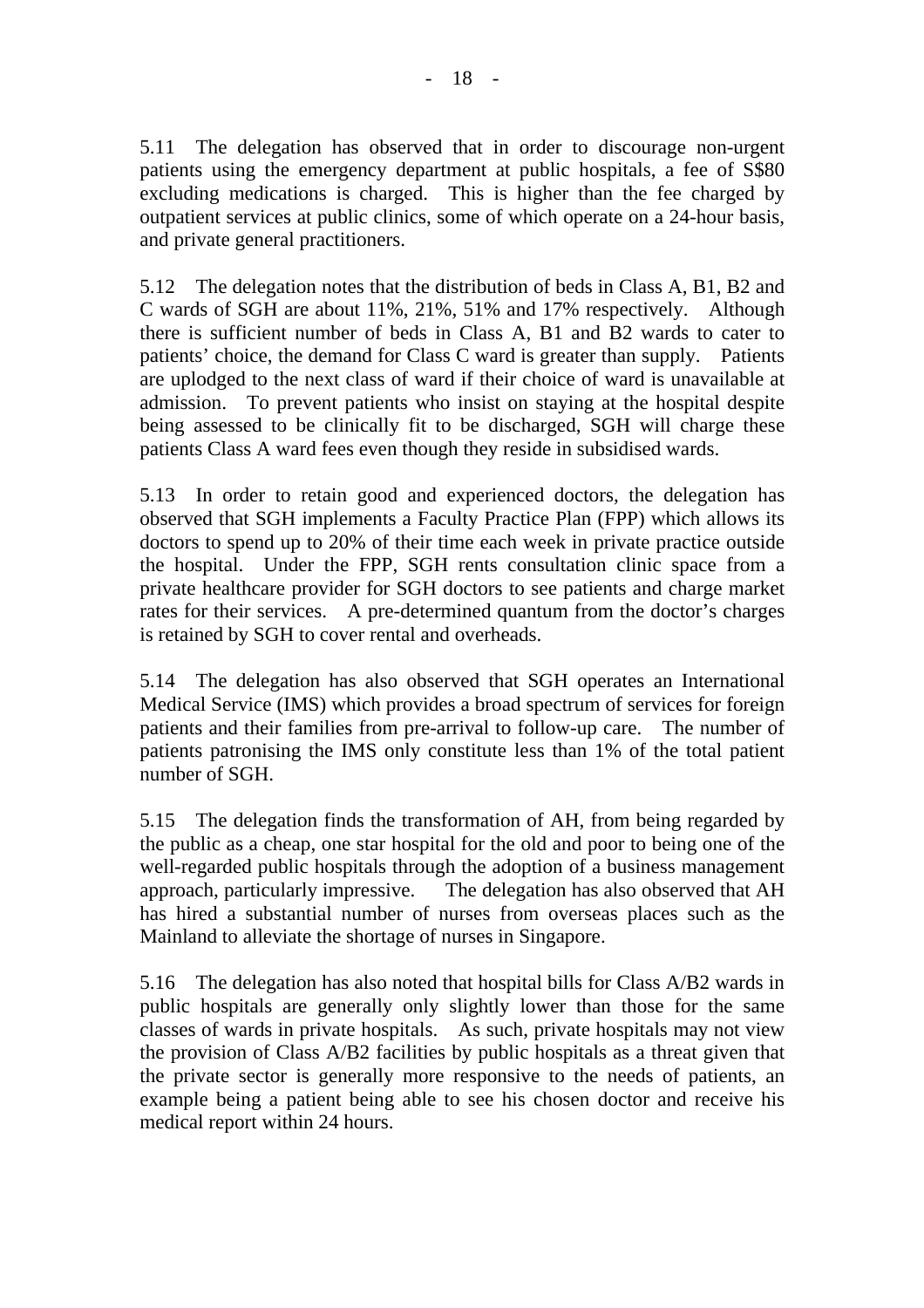# **Conclusion**

5.17 The delegation considers the visit useful in that it has enabled Members to better understand Singapore's financing models for healthcare services. The delegation has also observed the facilities and services provided by some private and public hospitals. Although the relevant factors in Singapore may not be directly applicable to Hong Kong, information obtained from the visit will facilitate Members' consideration of the recommendations to be made by the HMDAC and the Government in respect of healthcare financing options for Hong Kong.

Council Business Division 2 Legislative Council Secretariat 15 September 2006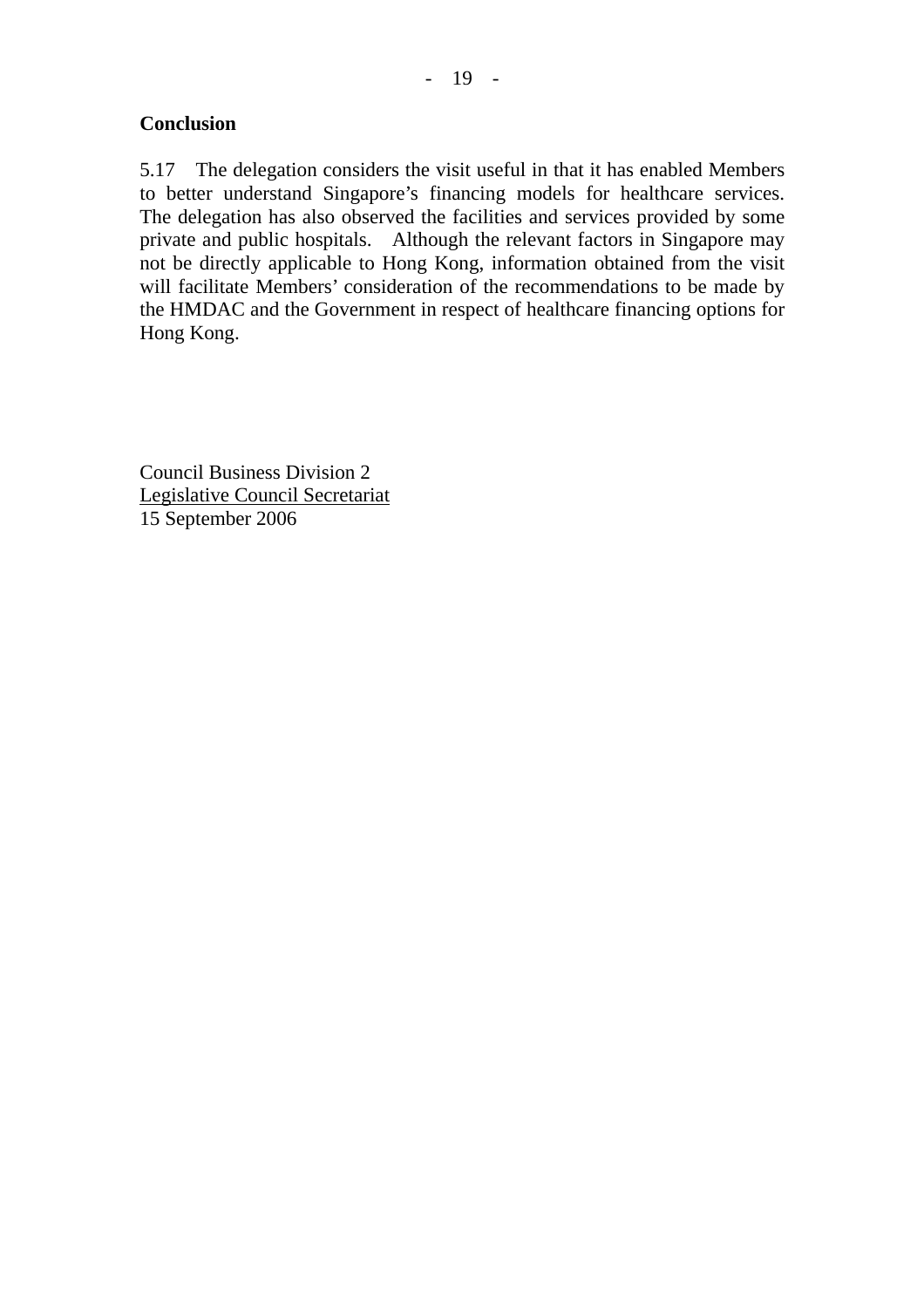# **Appendix I**

## **Panel on Health Services**

# **Duty visit to Singapore (27-28 July 2006)**

# **Visit programme**

| Thursday, 27 July 2006              |                                                                                                                                                 |
|-------------------------------------|-------------------------------------------------------------------------------------------------------------------------------------------------|
| $9:00$ am $-10:10$ am               | <b>Meeting with Great Eastern Life Assurance Co Ltd</b>                                                                                         |
|                                     | Presentation<br>the<br>company<br>profile<br>by<br>on<br>Mudelier, Head<br>Boon-Gek<br>(Corporate)<br><b>Mrs</b><br>Communications)             |
|                                     | Presentation on Singapore's healthcare financing<br>system by Mr Colin Chan, Actuary (Accident and<br>Health)                                   |
|                                     | Discussion                                                                                                                                      |
| 10:35 am $-$ 12:30 pm               | <b>Visit to Singapore General Hospital (SGH)</b>                                                                                                |
|                                     | Presentation of an overview of SGH by Ms Ang Hui<br>Gek, Director, Allied Health Division                                                       |
|                                     | Presentation of an overview of SGH's Medical<br>Social Services Department by Ms Crystal Lim,<br>Principal Medical Social Worker                |
|                                     | Discussion                                                                                                                                      |
|                                     | Tour of SGH facilities                                                                                                                          |
| $2:00 \text{ pm} - 2:40 \text{ pm}$ | <b>Meeting with Ministry of Health</b>                                                                                                          |
|                                     | Briefing on Singapore's healthcare financing system<br>by Mr Yee Ping Yi, Director of Planning &<br>Development Division and Healthcare Finance |
|                                     | Discussion                                                                                                                                      |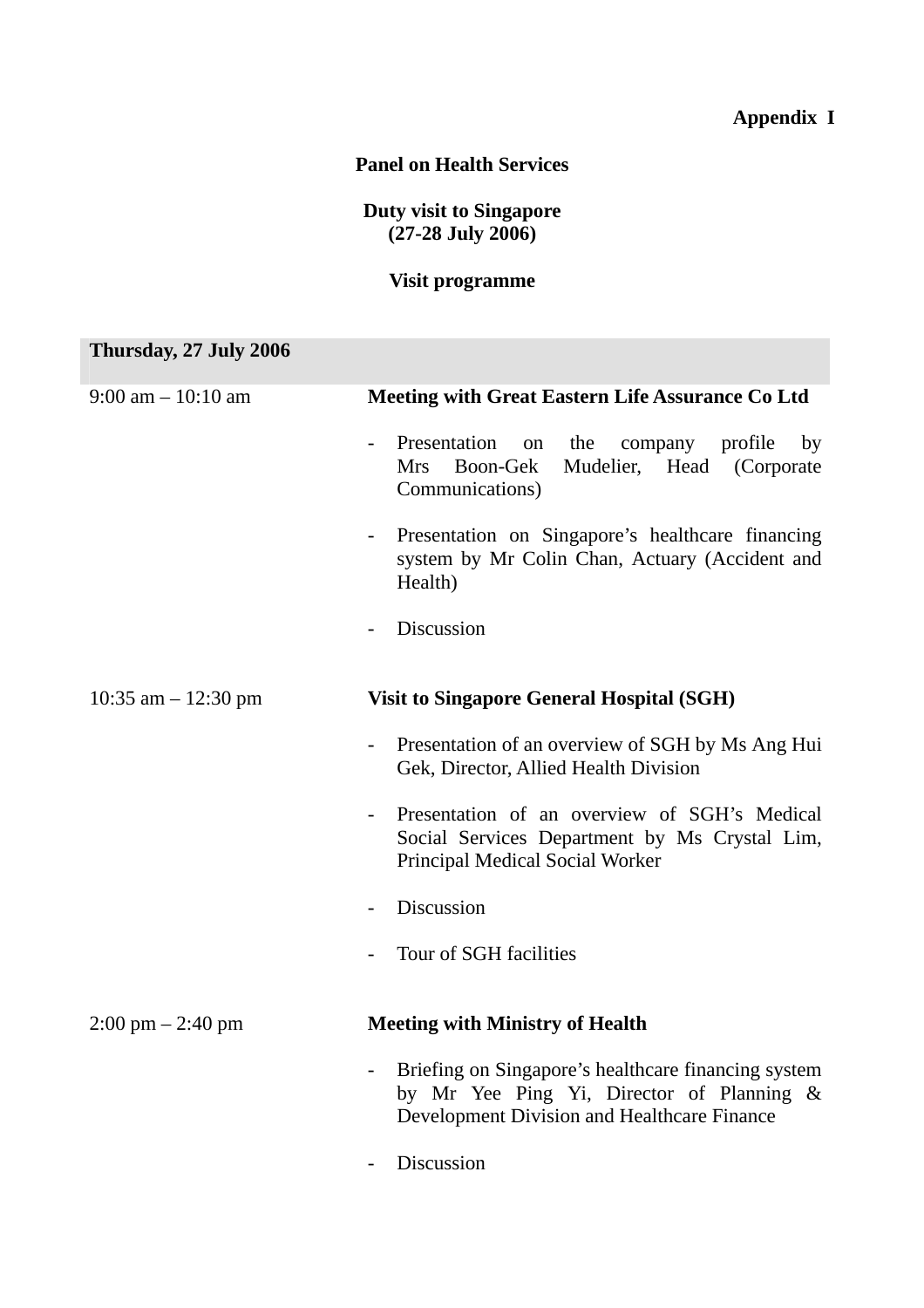| $3:00 \text{ pm} - 3:45 \text{ pm}$ | <b>Meeting with the Singapore – Hong Kong</b><br><b>Parliamentary Friendship Group</b>                                                                  |
|-------------------------------------|---------------------------------------------------------------------------------------------------------------------------------------------------------|
| $4:15$ pm $-5:45$ pm                | <b>Visit to Alexandra Hospital (AH)</b>                                                                                                                 |
|                                     | Presentation of an overview of AH by Mr Ng Kian<br>$\blacksquare$<br>Swan, Deputy Director of Operations                                                |
|                                     | Discussion                                                                                                                                              |
|                                     | Tour of AH facilities                                                                                                                                   |
| $7:30 \text{ pm} - 9:30 \text{ pm}$ | Dinner hosted by Mr K K LAM, Director, Hong<br><b>Kong Economic and Trade Office, Singapore</b>                                                         |
| Friday, 28 July 2006                |                                                                                                                                                         |
| $2:30 \text{ pm} - 4:00 \text{ pm}$ | <b>Visit to Raffles Hospital (RH)</b>                                                                                                                   |
|                                     | Presentation of an overview of Raffles Medical<br>$\overline{\phantom{a}}$<br>Group by Dr Loo Choon Yong, Executive<br>Chairman, Raffles Hospital Group |
|                                     | Discussion                                                                                                                                              |
|                                     | Tour of RH facilities                                                                                                                                   |

- 2 -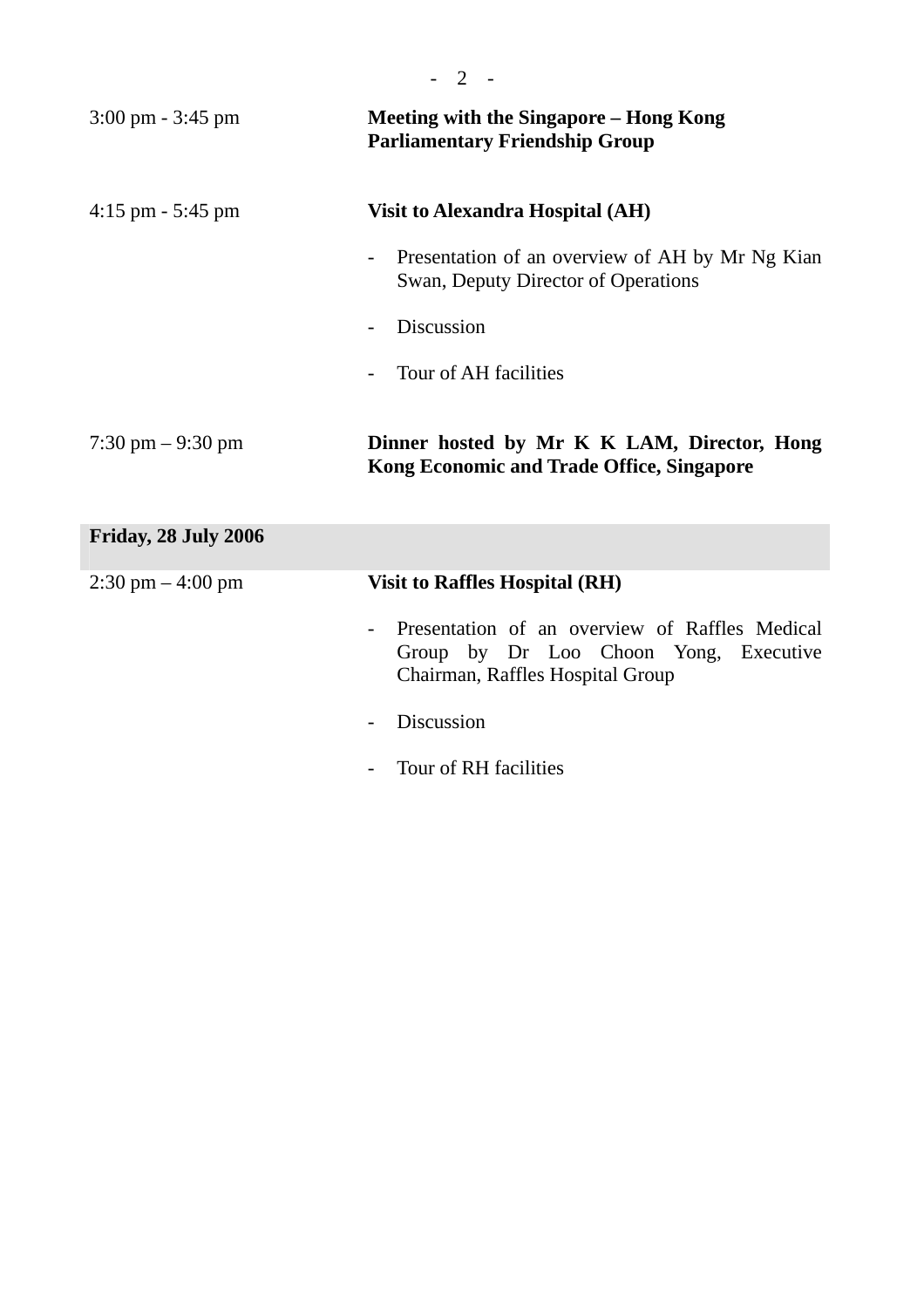## **Appendix II**

# **List of the Government officials and representatives with whom the delegation met**

### **Great Eastern Life Assurance Co Ltd**

Mrs Boon-Gek Mudelier, Head (Corporate Communications)

Mr Tan Hak Leh, Head (Accident and Health)

Mr Johnson Lim, Group Sales Manager

Mr Winson Siu, Actuary

Mr Colin Chan, Actuary (Accident and Health)

## **Singapore General Hospital**

Mr Wong Loong Kin, Chief Financial Officer

Ms Ang Hui Gek, Director, Allied Health Division

Ms Crystal Lim, Principal Medical Social Worker

Mr Wong Sing Wei, Senior Executive, Corporate Communications

### **Ministry of Health**

Mr Yee Ping Yi, Director of Planning & Development Division and Healthcare Finance

Ms Tang Gek Hsien, Health Policy Analyst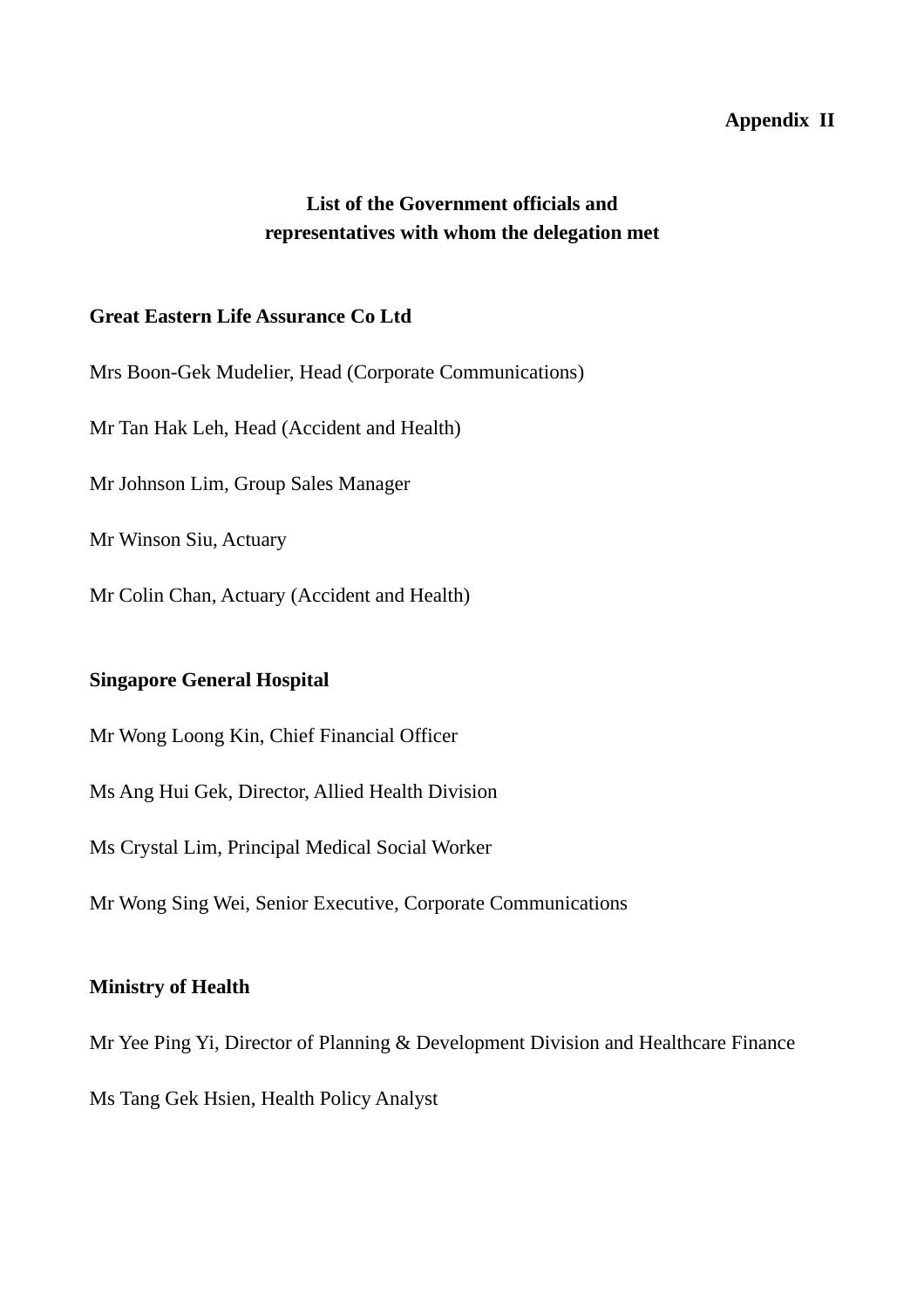## **Singapore-Hong Kong Parliamentary Friendship Group (SHKPFG)**

Mr Chan Soo Sen, MP, Member of SHKPFG

Mr Seng Han Thong, MP, Member of SHKPFG

Mr Teo Ser Luck, MP, Member of SHKPFG

Mr Lee Hui Huan, Secretary, SHKPFG

## **Alexandra Hospital**

Mr Ng Kian Swan, Deputy Director of Operations

Ms Tan Ching Yee, Manager of Medical Social Service

## **Raffles Hospital**

Dr Loo Choon Yong, Executive Chairman, Raffles Medical Group

Dr David M Lawrence, Board Member, Raffles Medical Group

Dr Yii Hee Seng, Deputy Medical Director (Clinic Network Operations) and Director (Hong Kong Clinic Services)

Mr Pay Cher Wee, Chief Financial Officer, Raffles Medical Group

Ms Linda Wills, General Manager, Hong Kong Operations, Raffles Medical Group